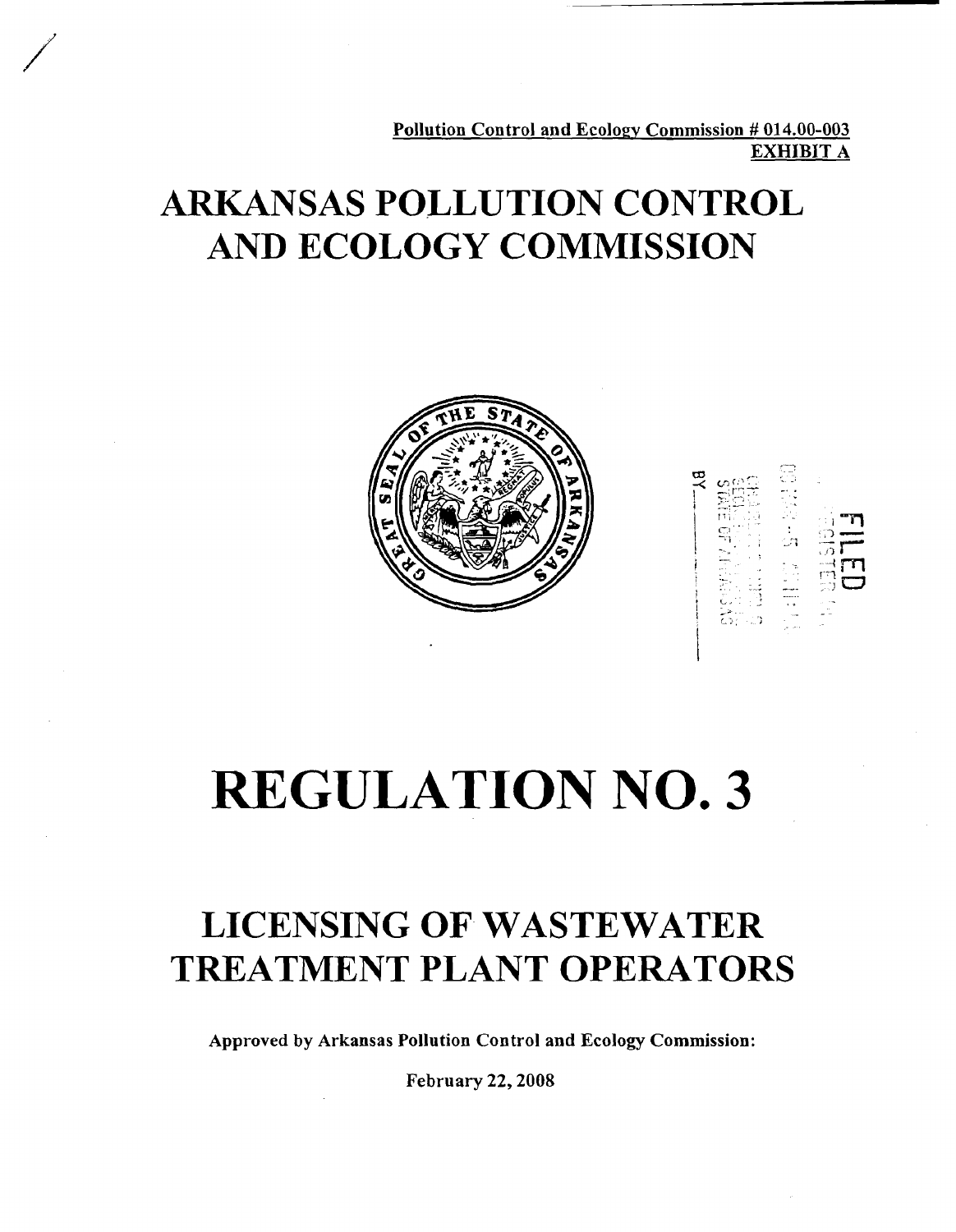### **State of Arkansas** Arkansas Pollution Control and Ecology Commission **Regulation No. 3** Licensing of Wastewater Treatment Plant Operators

### **TABLE OF CONTENTS**

| Reg.3.101             |                                                                 |  |
|-----------------------|-----------------------------------------------------------------|--|
| Reg.3.102             |                                                                 |  |
| Reg. 3.103            |                                                                 |  |
|                       |                                                                 |  |
| Reg.3.201             |                                                                 |  |
| Reg.3.202             |                                                                 |  |
| <b>CHAPTER THREE:</b> |                                                                 |  |
| Reg.3.301             | Requirements for and Classification of Licensed Municipal       |  |
|                       |                                                                 |  |
| Reg.3.302             | Requirements for and Classification of Technical Operators 3-2  |  |
| Reg.3.303             | Requirements for and Classification of Special Operators3-3     |  |
| Reg.3.304             | Requirements for Industrial Wastewater Operators3-3             |  |
| Reg.3.305             |                                                                 |  |
| Reg. 3.306            |                                                                 |  |
| Reg.3.307             | Conversion to the New Industrial Wastewater Operator License3-4 |  |
|                       |                                                                 |  |
| Reg. 3.401            |                                                                 |  |
| Reg.3.402             |                                                                 |  |
| Reg. 3.403            |                                                                 |  |
|                       |                                                                 |  |
| Reg.3.501             |                                                                 |  |
| Reg.3.502             | Classification of Municipal Wastewater Treatment Plants5-1      |  |
| Reg. 3.503            | Classification of Industrial Wastewater Treatment Plants5-3     |  |
|                       |                                                                 |  |
| Reg.3.601             |                                                                 |  |
|                       |                                                                 |  |
| Reg.3.701             |                                                                 |  |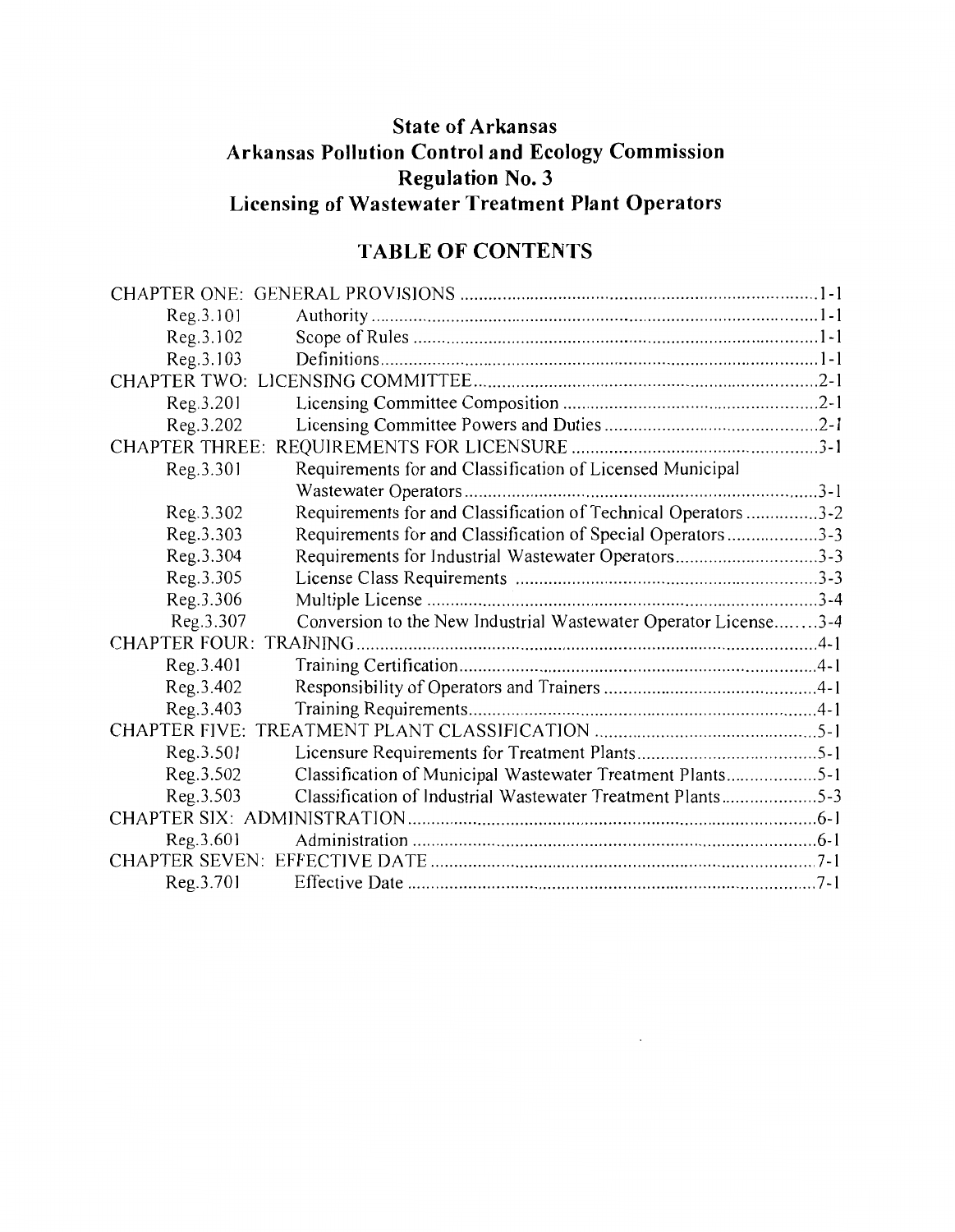### **State of Arkansas Arkansas Pollution Control and Ecology Commission Regulation No. 3 Licensing of Wastewater Treatment Plant Operators**

### **CHAPTER ONE: GENERAL PROVISIONS**

### Reg.3.101 Authority

Arkansas Code Annotated (A.C.A.) §8-5-205 authorizes the Pollution Control and Ecology Commission to adopt implementing regulations necessary to effectuate the powers and duties of the Wastewater Licensing Committee.

### **Scope of Rules** Reg.3.102

The purpose of this Regulation is to establish requirements for the training, classification, qualifications, and licensing of operators of wastewater treatment plants and for other purposes.

### Reg.3.103 Definitions

All terms included in this section shall have the same meaning as established by A.C.A. §5-201 unless more specifically defined herein.

Approved Training - Training reviewed and approved by the Committee that meets the requirements for wastewater training under this Regulation.

**Commission - The Arkansas Pollution Control and Ecology Commission.** 

Committee, Licensing - The committee, appointed by the Arkansas Pollution Control and Ecology Commission, was created and established to advise and assist the Arkansas Pollution Control and Ecology Commission and the Department in the administration of the wastewater operators licensing program.

**Department** - The Arkansas Department of Environmental Quality, or its successor.

Direct Training - Training hours in subjects directly applicable to the field of wastewater treatment processes, collection, pumping, or management.

**Domestic Wastewater** - means the spent wastewater originating from all aspects of human sanitary water usage.

**Executive Secretary** - The Arkansas Department of Environmental Quality employee appointed by the ADEQ Director to administer the wastewater licensing program on behalf of the Committee and the Department.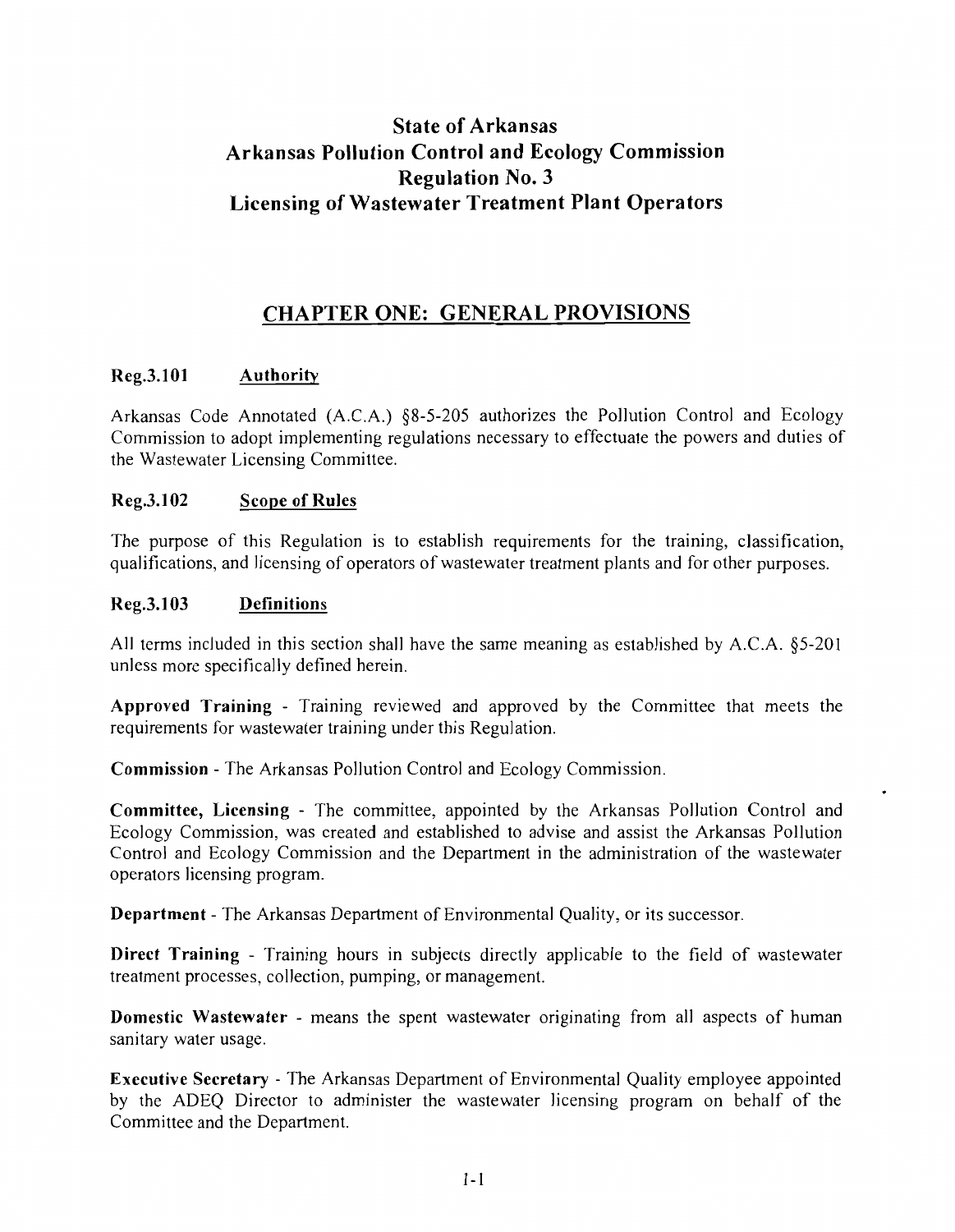Indirect Training - Training in applicable subject matter, such as personal operator safety, water treatment and distribution, plumbing inspection, or cross-connection control certification courses.

Industrial Wastewater Treatment Facility - means a privately owned wastewater treatment plant for treating liquid wastes resulting from any process of industry, manufacture, trade or business or the development of any natural resources. A facility shall be classified as "industrial" if no significant part of the wastewater is classified as municipal or domestic wastewater.

Municipal Wastewater Treatment Facility - means a treatment facility that generally includes the treatment of domestic, commercial, and industrial wastes.

**Operator** - Any person who is in responsible charge of the operation of a wastewater treatment plant, in whole or in part, and who, during the performance of their regular duties, exercises individual judgment which directly or indirectly may affect the proper operation of such plant. "Operator" shall not be deemed to include an official solely exercising general administrative supervision.

Wastewater Treatment Plant - means any plant, disposal field, lagoon, pumping station or other works:

- $(A)$ That use chemical or biological processes for:
	- $(1)$ Treating, stablizing, or disposing of sewage, industrial wastewaters or other wastewaters: or
	- $(2)$ The reduction and handling of sludge removed from such wastewater, and
- (B) From which:
	- $(1)$ A discharge to the waters of the state occurs, or
	- $(2)$ Municipal wastewater is land-applied.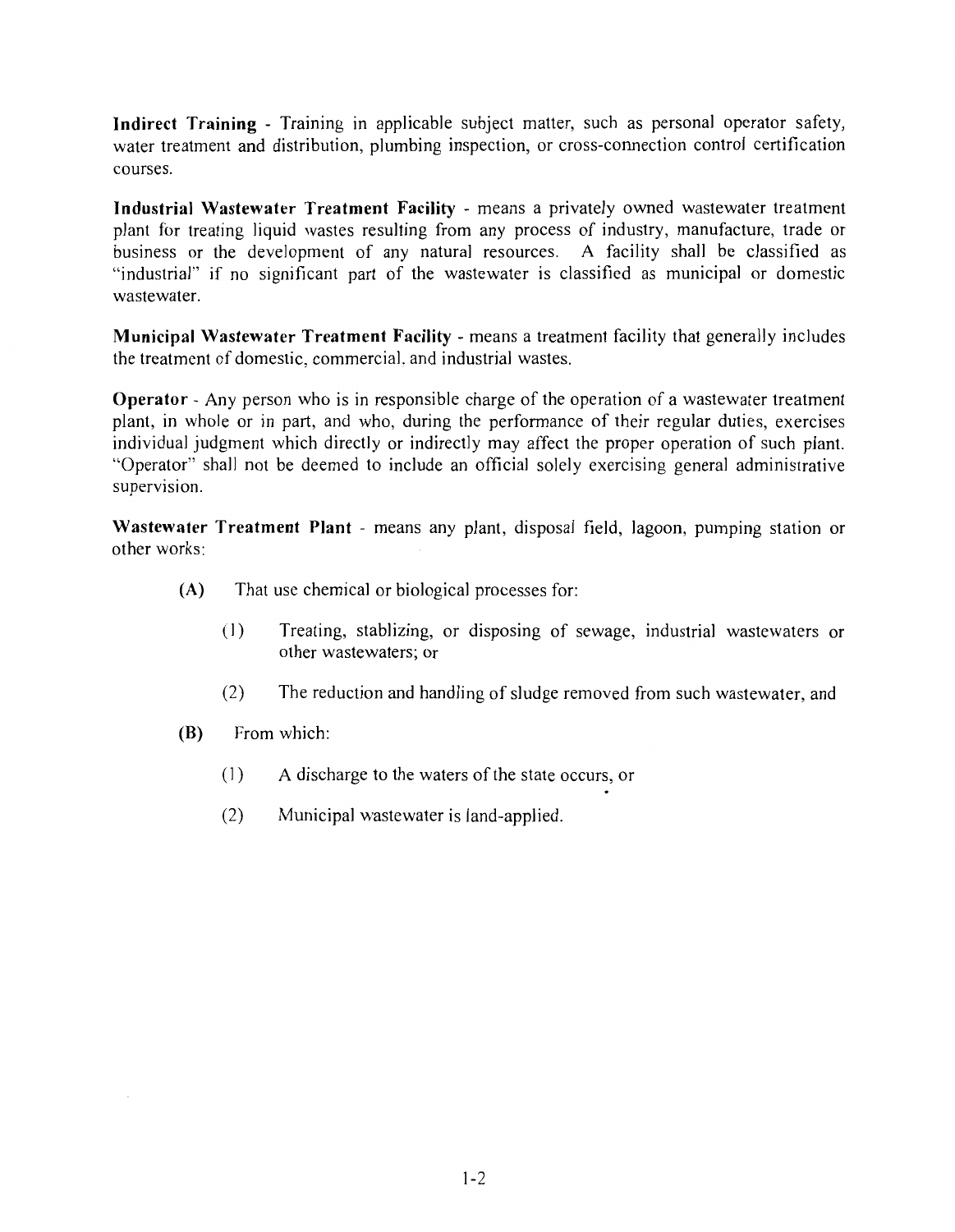### **CHAPTER TWO: LICENSING COMMITTEE**

### Reg.3.201 **Licensing Committee Composition**

The Wastewater Licensing Committee is created and established to advise and assist the Arkansas Pollution Control and Ecology Commission and the Arkansas Department of Environmental Quality (ADEQ) in the administration of the licensing program. The committee shall be composed of eight (8) members:

- $(A)$ Five  $(5)$  members, to be appointed by the commission, of which three  $(3)$ members shall be active wastewater treatment plant operators licensed by the department and two (2) members shall be employed by a private corporation or industry located in Arkansas and nominated at large by corporations or industries for service on the committee:
- (B) One (1) member, to be appointed by the commission, shall be an employee of a municipality operating a wastewater treatment plant who holds the position of chief administrative officer, city engineer, director of public utilities, or other equivalent position;
- $(C)$ One (1) member, to be appointed by the commission, shall be a faculty member of an accredited college, university, or professional school in the state whose major field is related to water resources or sanitary engineering; and
- (D) One (1) member shall be the Director of the Department of Environmental Quality, or a qualified member of the Director's staff, who shall act as executive secretary of the licensing committee.

### Reg.3.202 **Licensing Committee Powers and Duties**

- $(A)$ The Licensing Committee shall have the power and duty to:
	- $(1)$ Establish such administrative policies and guidelines as necessary to carry out the powers and duties of the Committee.
	- Conduct such inquiries and establish findings necessary to advise the  $(2)$ Commission and the Department on irregularities encountered in the management of the licensing program.
	- $(3)$ Conduct such inquiries and establish such facts as necessary to advise the Commission and the Department on the actions of licensees.
	- $(4)$ Recommend such administrative sanctions as necessary to promote the professional integrity of wastewater licensees.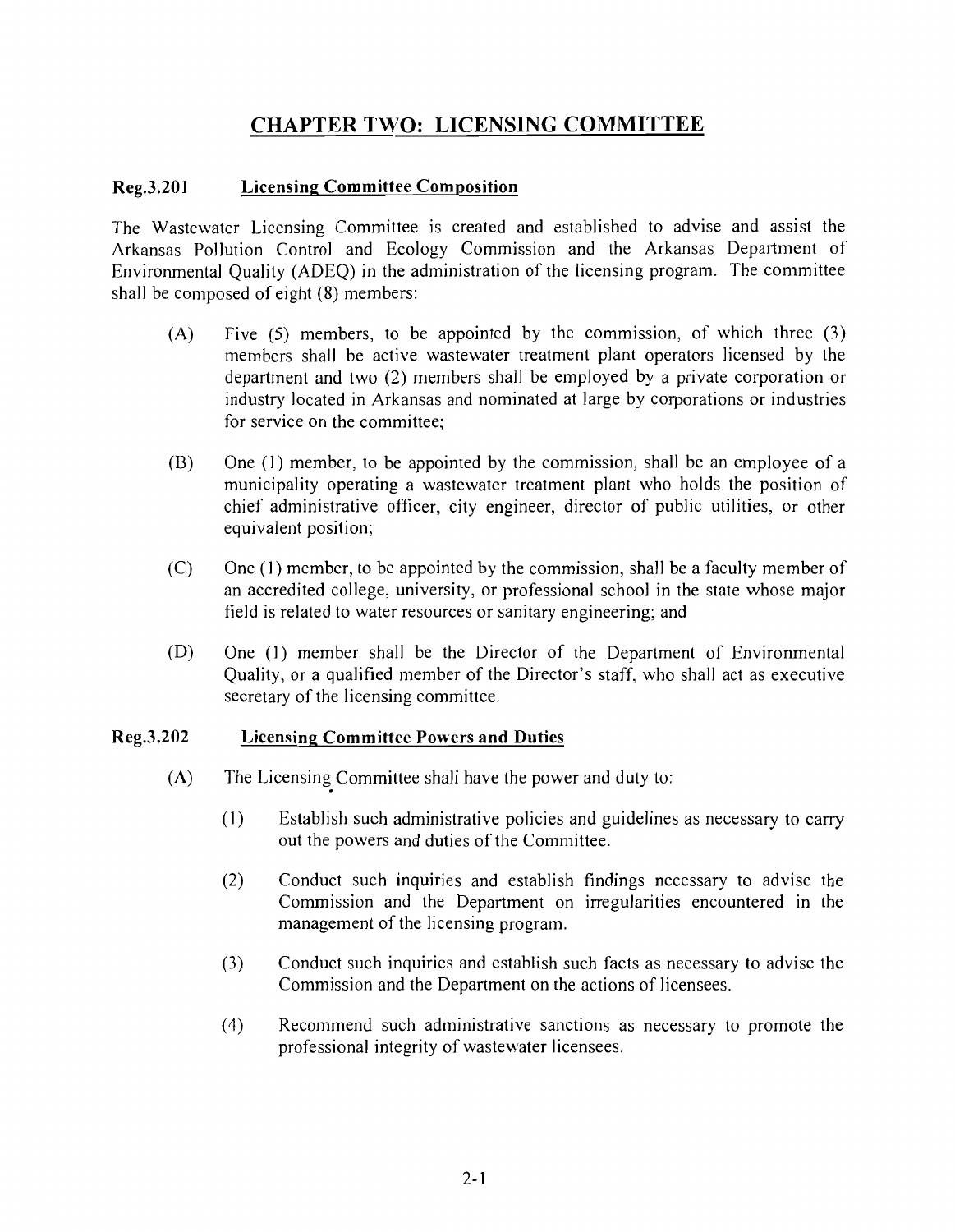- $(5)$ Adopt such criteria as the Committee may deem necessary to define the areas of competence for each classification of operators and to establish criteria, make determinations, and recognize substitutions of equivalency, education, or experience as it deems appropriate.
- $(6)$ Review and approve training programs to satisfy the requirements of this Regulation.
- (B) **Executive Secretary Powers and Duties**

The Executive Secretary works on behalf of the Committee and the Department and shall:

- Administer licensing examinations;  $(1)$
- Collect fees;  $(2)$
- $(3)$ Process licenses and renewals;
- $(4)$ Review training requests and make recommendations; and
- $(5)$ Complete other duties as required to carry out the responsibilities of the Committee and the Department.

 $\bar{z}$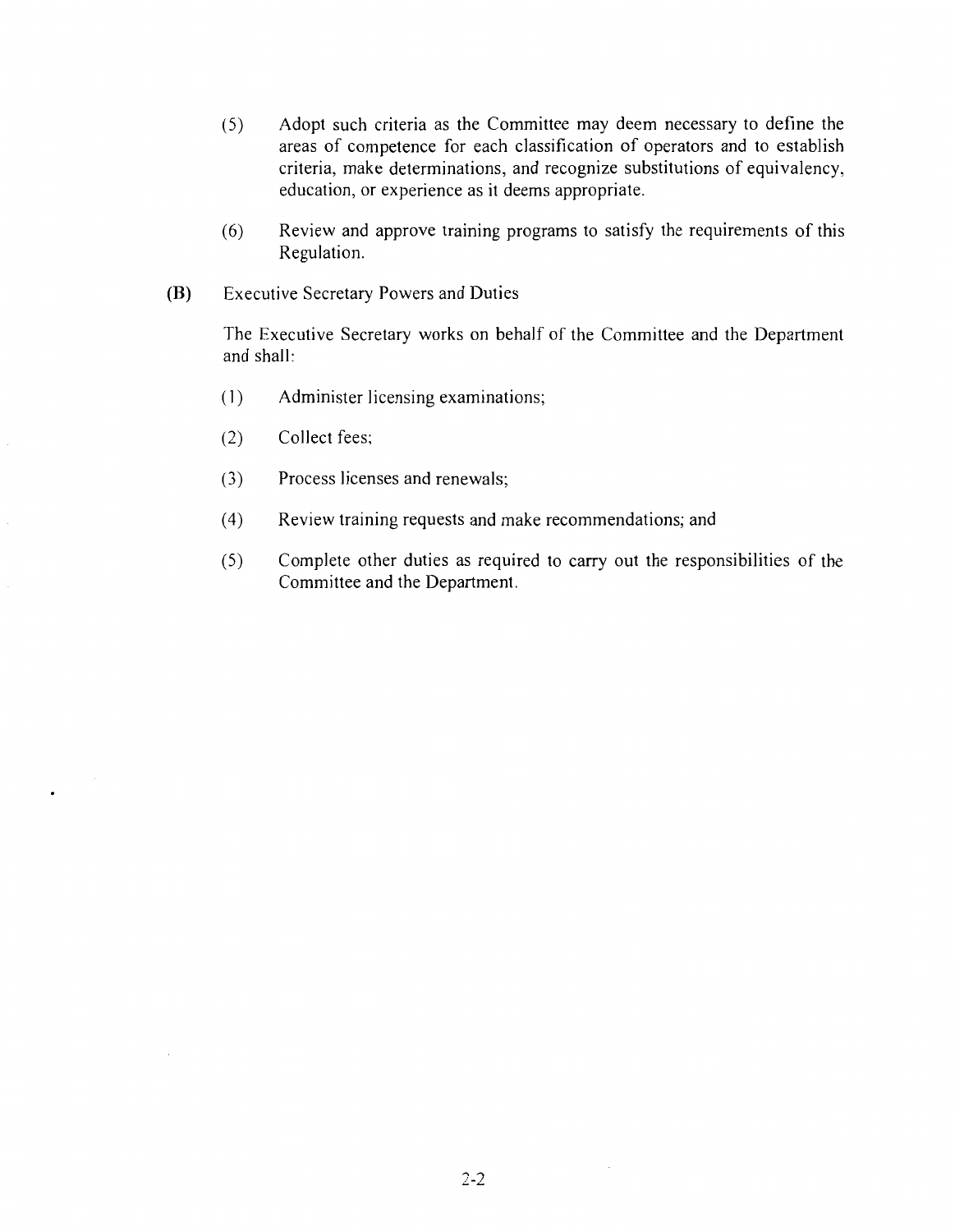### **CHAPTER THREE: REQUIREMENTS FOR LICENSURE**

Every owner of a wastewater treatment plant is required to employ a licensed operator with a license classification at least equivalent to the treatment plant's classification as determined in accordance with Chapter 5 below. Anyone whose regular job duties may directly affect the process operation of the wastewater treatment plant must obtain a license under this Regulation.

The training and qualifications required for each class of license is set forth below:

### Requirements for and Classification of Licensed Municipal Wastewater Reg.3.301 **Operators**

### **Apprentice License**  $(A)$

- $(1)$ Issued for a maximum of six (6) months: and
- $(2)$ Issued only once; and
- $(3)$ The receiving operator must have never been previously licensed under this Regulation.

### (B) **Class I License**

- $(1)$ High school graduate, GED or equivalent; and
- $(2)$ Satisfactory completion of forty (40) hours of approved training or equivalent or substitute training as determined or defined by the Wastewater Licensing Committee and
- $(3)$ Satisfactory completion of a Class I examination.

### **Class II License**  $(C)$

- $(1)$ Hold a Class I or equivalent license; and
- $(2)$ Satisfactory completion of a total of eighty (80) hours of approved training or equivalent or substitute training as determined or defined by the Wastewater Licensing Committee; and
- $(3)$ Two (2) years of experience in wastewater treatment or related field; and
- $(4)$ Satisfactory completion of a Class II examination; and
- $(5)$ Have satisfactorily carried out the responsibilities of a Class I operator.

### **Class III License** (D)

 $(1)$ Hold a Class II or equivalent license; and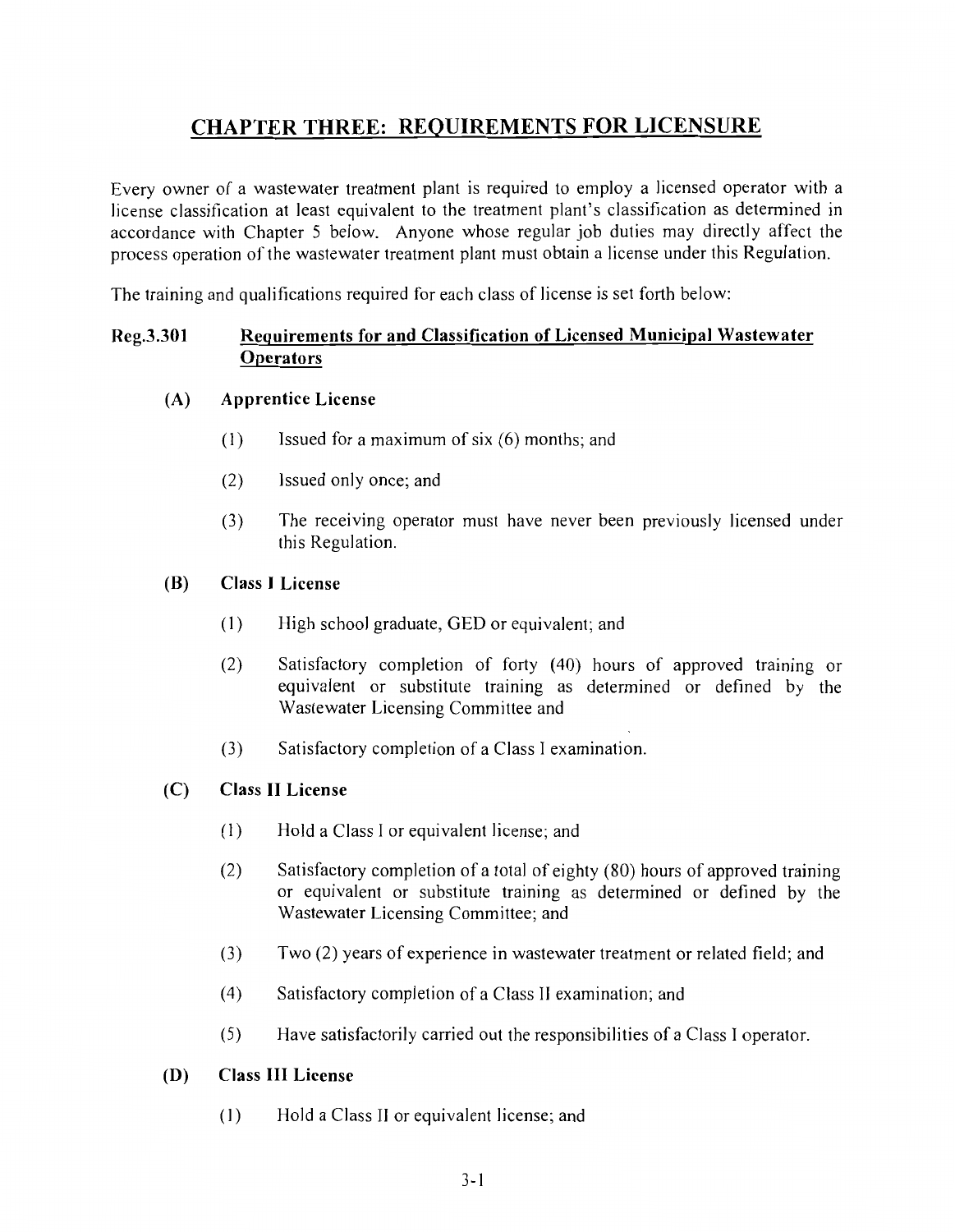- Satisfactory completion of a total of one hundred twenty (120) hours of  $(2)$ approved training or equivalent or substitute training as determined or defined by the Wastewater Licensing Committee; and
- $(3)$ Completion of a total of three  $(3)$  years of experience in wastewater treatment or related field; provided, that at least one (1) year shall have been in wastewater treatment plant operation; and
- $(4)$ Satisfactory completion of a Class III examination; and
- $(5)$ Have satisfactorily carried out the responsibilities of a Class II operator.

### **Class IV License**  $(E)$

- Hold a Class III license or equivalent for at least three $(3)$  years; and  $(1)$
- $(2)$ Satisfactory completion of a total of two hundred (200) hours of approved training; and
- $(3)$ Completion of six (6) years of experience in wastewater treatment; provided, that at least two (2) years shall have been in direct charge of a wastewater treatment plant or one of its major components; and
- $(4)$ Satisfactory completion of a Class IV examination; and
- $(5)$ Have satisfactorily carried out the responsibilities of a Class III operator.

#### Reg.3.302 **Requirements for and Classification of Technical Operators**

#### $(A)$ Class I or II Technical (T) License

- $(1)$ Satisfactory completion of requirements Reg.  $3.301(B)$  (1), (2) and (3) or  $Reg.3.301(C)$  (1), (2) and (4) of this section chapter, respectively; and
- $(2)$ Be currently employed in a related supporting occupation, e.g. employment by the Arkansas Department of Environmental Quality, or the Arkansas Department of Health.

#### $(B)$ Class III or IV Technical (T) License

- $(1)$ Satisfactory completion of requirements  $Reg. 3.301(D)$  (1), (2) and (4) or  $Reg.3.301(E)$  (1), (2) and (4) of this section chapter, respectively; and
- $(2)$ Be currently employed in a related supporting occupation.
- Persons licensed under this section shall not be licensed as operators of  $(C)$ wastewater treatment plants or any portion thereof.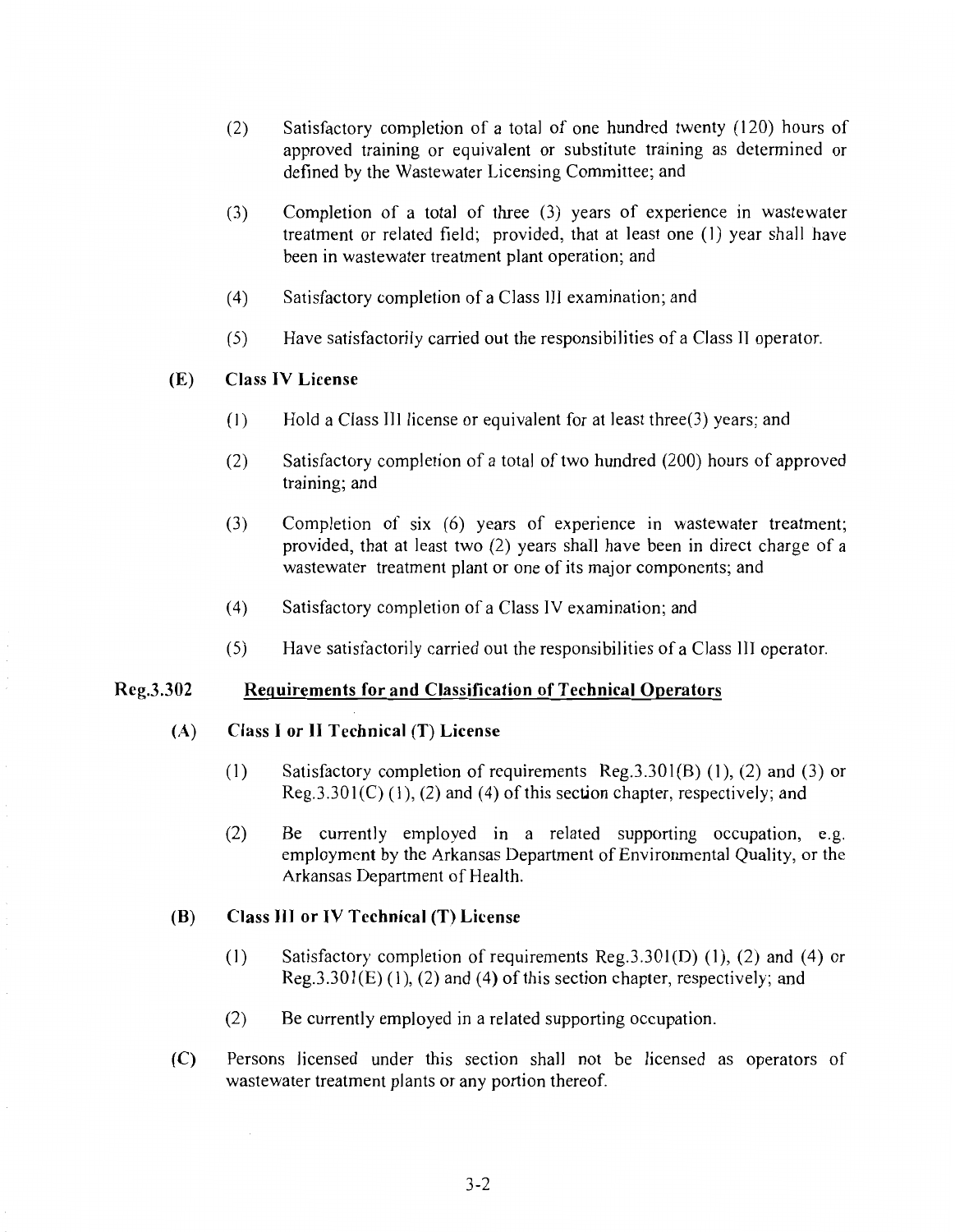### Reg.3.303 **Requirements for and Classification of Special Operators**

A licensed Professional Engineer is entitled to examination for any class license  $(A)$ through Class III. Other educational and/or work experience may qualify an operator for similar consideration by the Committee.

### Reg.3.304 **Requirements for Industrial Wastewater Operators**

- $(A)$ Apprentice License
	- (1) Issued for a maximum of six  $(6)$  months; and
	- (2) Issued only once; and

(3) The receiving operator must have never been previously licensed under this Regulation.

- **Basic Industrial License** (B)
	- (1) High school graduate, GED, or equivalent; and

(2) Satisfactory completion of a total of twelve (12) hours of approved training or equivalent or substitute training as determined or defined by the Wastewater Licensing Committee; and

(3) Satisfactory completion of the Basic Industrial Wastewater Operator examination.

 $(C)$ Advanced Industrial License

(1) Hold a Basic Industrial License; and

(2) Satisfactory completion of twenty-four (24) hours of approved training or equivalent or substitute training as determined or defined by the Wastewater Licensing Committee; and

(3) Satisfactory completion of the Advanced Industrial Wastewater Operator examination.

### Reg.3.305 **License Class Requirements**

Any operator wishing to obtain any wastewater operator license must fulfill the license class requirements. Any industrial operator that changes employment to a municipal, or any municipal operator that changes employment to an industry, must fulfill the license class requirements to obtain that license.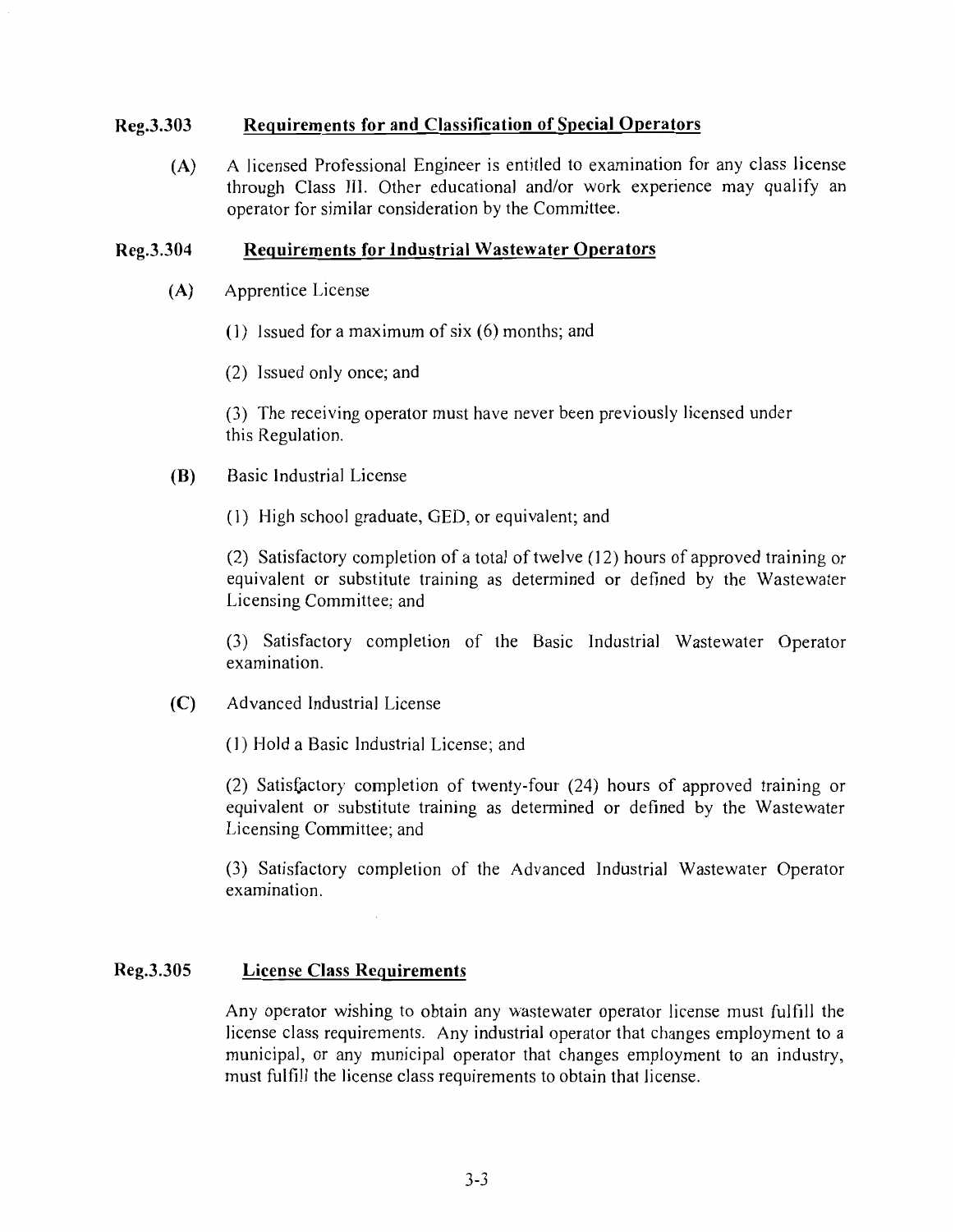### Reg.3.306 **Multiple License**

### **Fulfill Class Requirements**  $(A)$

Any operator that wishes to hold multiple licenses (a municipal license and an industrial license), must fulfill all of the requirements of both classes.

#### (B) **Multi-License Renewals**

Those operators that hold multiple licenses may use the same renewal hours for more than one license.

### $(C)$ **Multi-License Fees**

Those operators that hold multiple licenses must pay renewal fees for each license held to keep those licenses current.

### Conversion to the New Industrial Wastewater Operator License Reg.3.307

- On the effective date of the regulation, grandfathering into the new Industrial  $(A)$ Wastewater Operator License will be allowed, based on the level of the wastewater examination the operator has successfully completed.
	- Current holders of a Class I or II Municipal and Industrial Wastewater  $(1)$ Operator Licenses will grandfather into the Basic Industrial Wastewater Operator License.
	- $(2)$ Current holders of a Class III or IV Municipal and Industrial Wastewater Operator Licenses will grandfather into the Advanced Industrial Wastewater Operator License.
- **(B)** Operators who have successfully completed the Industrial Wastewater Operator examination will grandfather into the Advanced Industrial Wastewater Operator License.
- Current holders of Municipal Wastewater Operator Licenses that have never held  $(C)$ an Industrial Wastewater Operator License, may receive a new Industrial Wastewater Operator License, as described in Reg.  $3.307(A)(1)$  or (2). To receive a new license, a written request must be submitted to the Executive Secretary of the Arkansas Wastewater Licensing Committee within one year of the effective date of the regulation.
- After one year (1) of the effective date of this regulation, the requirements of Reg. (D) 3.304(B) must be met in order to obtain a Basic Industrial Wastewater Operator License.
- $(E)$ On the effective date of this regulation, all previously issued Industrial Wastewater Operator Licenses will no longer be valid.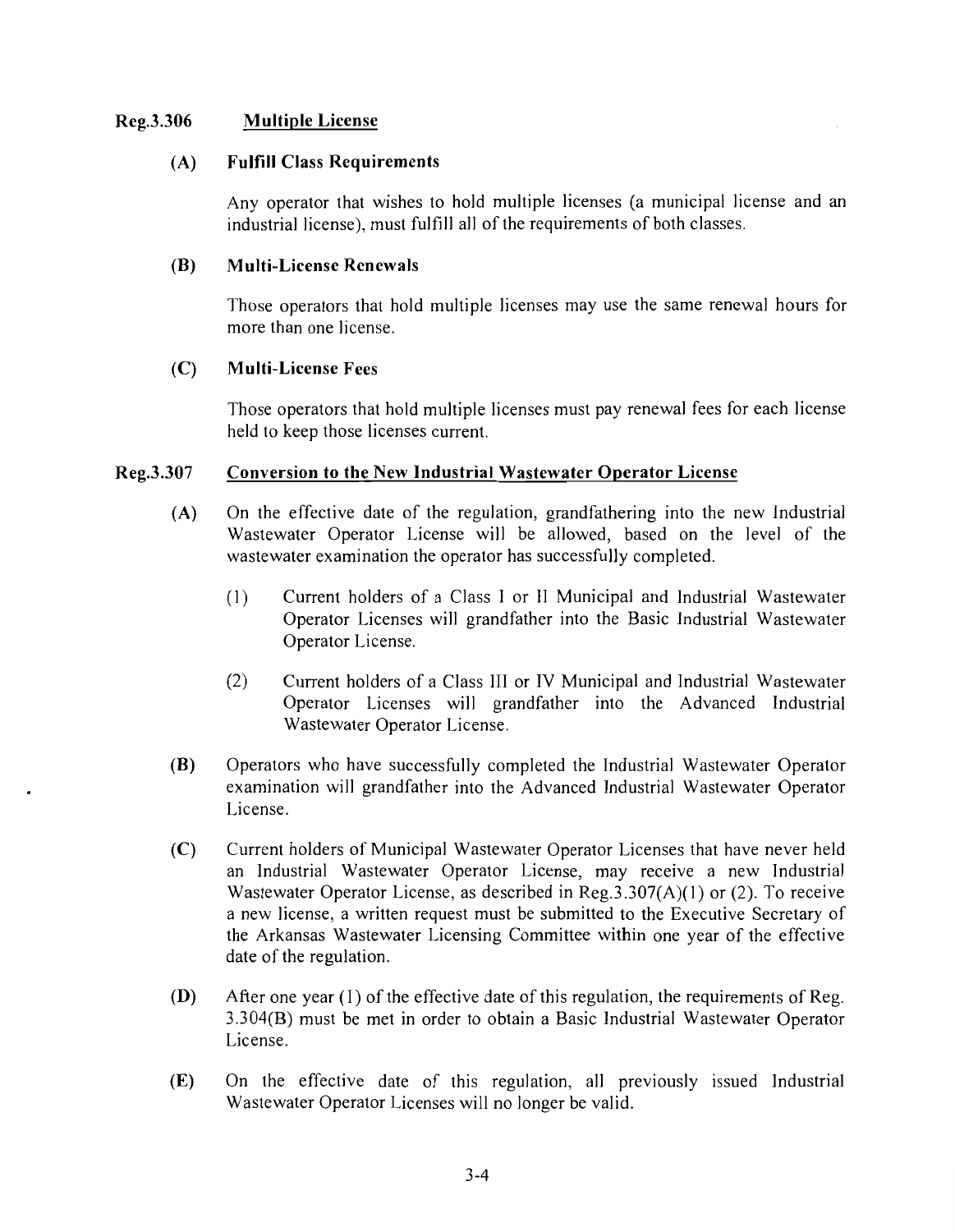### **CHAPTER FOUR: TRAINING**

### Reg.3.401 **Training Certification**

All training to meet the requirements of this Regulation must be approved by the Committee as outlined in this Regulation. Training approved and certified by the Committee to meet the requirements of this Regulation shall be directly related to wastewater treatment, unless otherwise identified in this Regulation. Trainers shall submit requests for training approval and certification to the Committee via the Executive Secretary.

### **Responsibility of Operators and Trainers** Reg.3.402

It shall be the responsibility of each operator to verify that the training meets the requirements of this Regulation. It is the operators'/trainers' responsibility to notify the Committee's Executive Secretary that training was satisfactorily completed.

### Reg.3.403 **Training Requirements**

### $(A)$ **License Renewal**

 $(1)$ A minimum of twenty-four (24) hours, or 2.4 Continuing Education Units (C.E.U.), of approved wastewater training must be obtained per two year renewal period.

> (a) At least twelve (12) of the approved training hours must be in subjects directly applicable to the field of wastewater treatment processes, collection, pumping, or management. The remaining twelve (12) hours of approved training may be indirectly applicable subject matter, such as water treatment and distribution, plumbing inspection, or cross-connection control certification courses.

> (b) The Arkansas Water Works and Water Environment Association's monthly district meetings and safety training courses will be considered as directly or indirectly applicable training hours upon the Executive Secretary's approval as set out above. In order to avoid disapproval of direct training hours, District Chairs and course instructors/providers are encouraged to submit proposed training for approval prior to the meeting or training session

Training obtained to meet these requirements may also count toward the  $(2)$ additional training needed for higher license classifications.

### (B) **Higher Education Substitution**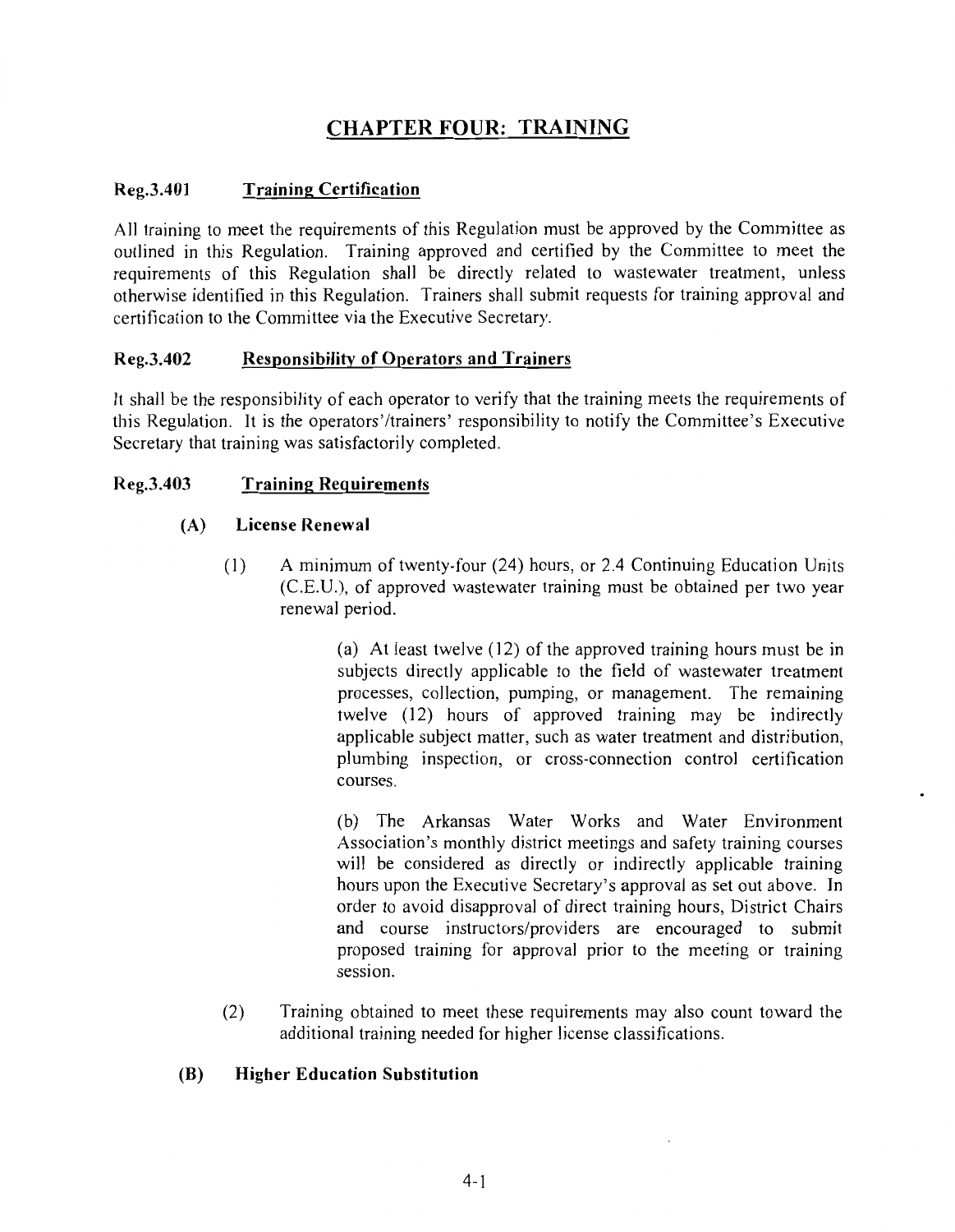Higher Education courses may be applied to meet the wastewater training requirements in the following manner:

- General Education classes:  $(1)$ 
	- Undergraduate: 1.5 semester hours  $= 1.0$  wastewater training hour  $(a)$
	- Graduate: 1.0 semester hour =  $1.0$  wastewater training hour  $(b)$
- $(2)$ Directly applicable classes; e.g., Biology, Chemistry, etc.:
	- Applicability will be determined by the Committee  $(a)$
	- Undergraduate: 1.0 semester hour  $=$  4.0 wastewater training hours  $(b)$
	- $(c)$ Graduate: 1.0 semester hour =  $6.0$  wastewater training hours
- $(3)$ Correspondence courses taught from the California State University-Sacramento (CSU-S) wastewater training curriculum will be allowed credit of four (4.0) training hours per chapter of wastewater training received for each completed volume.
- Course grades must be a "C" (Average) grade or higher to substitute for  $(4)$ wastewater training.
- Proof of course credit must be submitted on an official transcript, or a  $(5)$ copy of an official transcript, from a school accredited by the North Central Association of Colleges and Schools or equivalent accreditation recognized by the Arkansas Department of Higher Education.
- $(6)$ Other courses or equivalent correspondence will be considered on a caseby-case basis as determined by the Committee.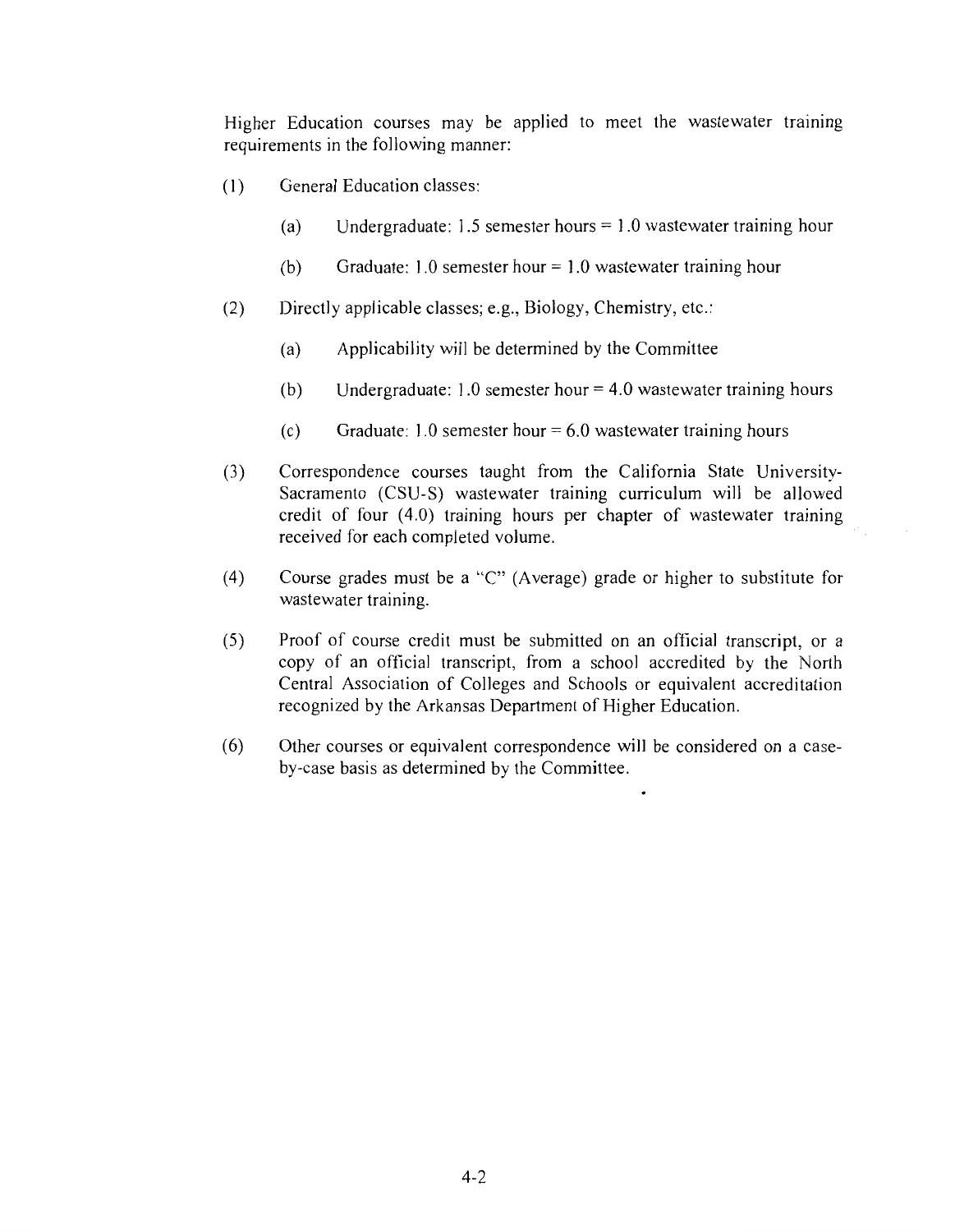### **CHAPTER FIVE: TREATMENT PLANT CLASSIFICATION**

### **Licensure Requirements for Treatment Plants** Reg.3.501

Any person who operates a wastewater treatment plant, in whole or in part, and who, during the performance of their regular duties, exercises individual judgment which directly or indirectly may affect the proper operation of such plant shall be licensed under this Regulation.

All wastewater treatment plants shall have available a licensed operator to make operational decisions for the plant. This operator must be licensed at an equal or greater classification than the plant's classification established by this chapter.

### Reg.3.502 **Classification of Municipal Wastewater Treatment Plants**

Plants that treat domestic sewage for public health will be classified under this section. Package plants and sequencing batch reactors (SBRs) will be classified on the basis of each individual component (blower, activated sludge, clarification, disinfection, etc.)

- $(A)$ Each facility shall sum the total of rating points for each classification factor below, and based on the sum of all applicable rating points, the wastewater treatment facility shall be classified as:
	- $(1)$  $Class I -$ Individual, single-dwelling houses that treat domestic sewage only.
	- $Class I -$ 01 - 25 rating points.  $(2)$
	- Class II  $26 49$  rating points.  $(3)$
	- $(4)$ Class III - 50 - 74 rating points.
	- $(5)$ Class IV - 75 or greater rating points.

### (B) **Classification Factor Rating Points**

Equivalent population served (1 point per each 2000 population)

Equivalent Population shall be calculated as:

Flow in MGD X Influent Biochemical Oxygen Demand (BOD) X 8.34 divided by 0.17. (The maximum rating for this factor shall be 40.)

| Collection systems: |  |
|---------------------|--|
|                     |  |
|                     |  |
|                     |  |

| Preliminary Treatment: |  |
|------------------------|--|
|                        |  |
|                        |  |
|                        |  |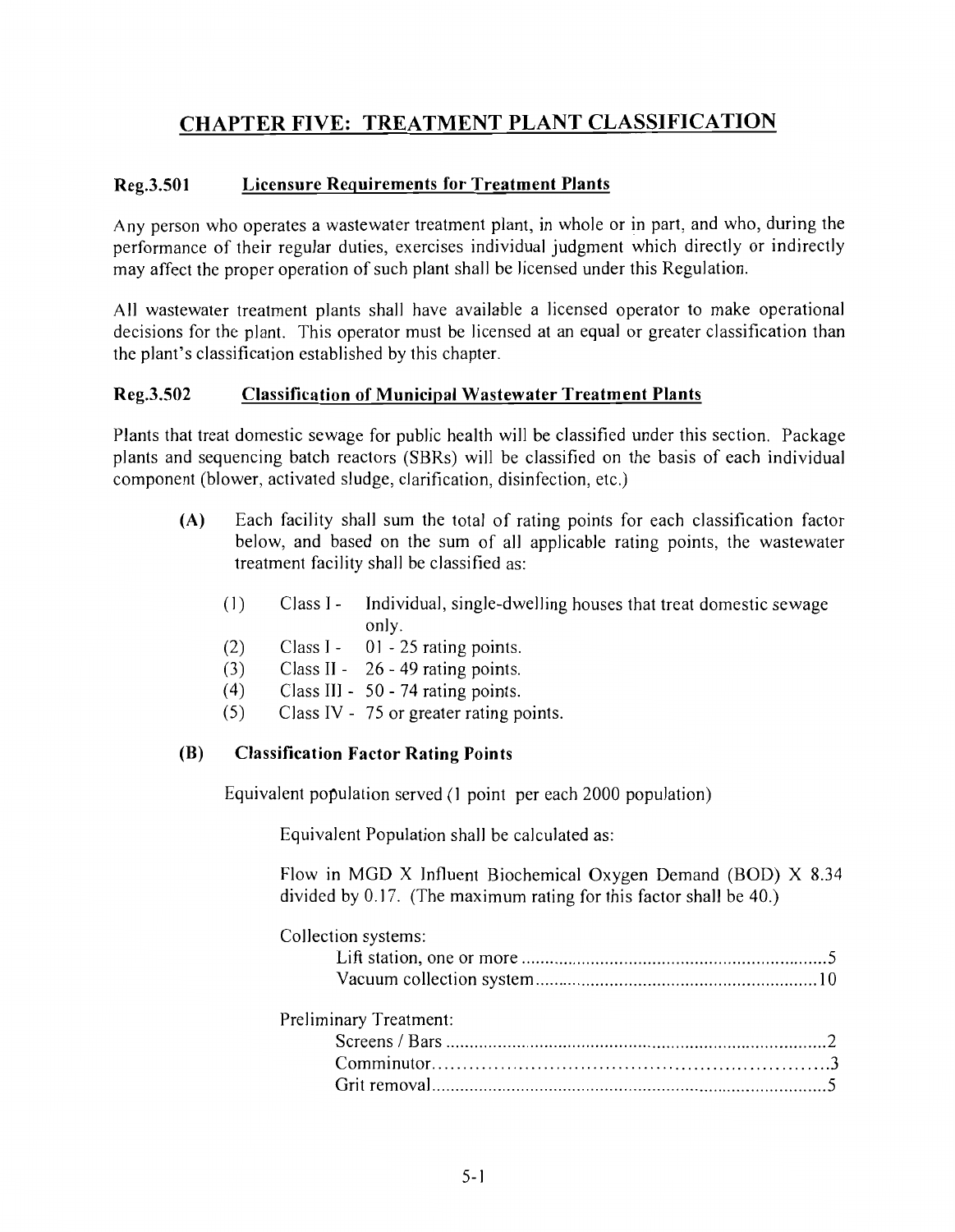| Clarification:                                                          |
|-------------------------------------------------------------------------|
|                                                                         |
|                                                                         |
| Lagoon/Pond/Natural Systems:                                            |
|                                                                         |
|                                                                         |
| Fixed Film Systems (Rotating Biological Contactor, Trickling filter):12 |
| Suspended Growth Systems:                                               |
| Activated sludge:                                                       |
|                                                                         |
|                                                                         |
|                                                                         |
| Tertiary Treatment:                                                     |
|                                                                         |
|                                                                         |
|                                                                         |
| Disinfection:                                                           |
|                                                                         |
|                                                                         |
|                                                                         |
|                                                                         |
| Sludge Treatment:                                                       |
|                                                                         |
|                                                                         |
|                                                                         |
|                                                                         |
|                                                                         |
| Vacuum / coil filter(s) / centrifuge / composting 8                     |
| Sludge heating                                                          |
|                                                                         |
|                                                                         |
| Sludge disposal:                                                        |
|                                                                         |
|                                                                         |
|                                                                         |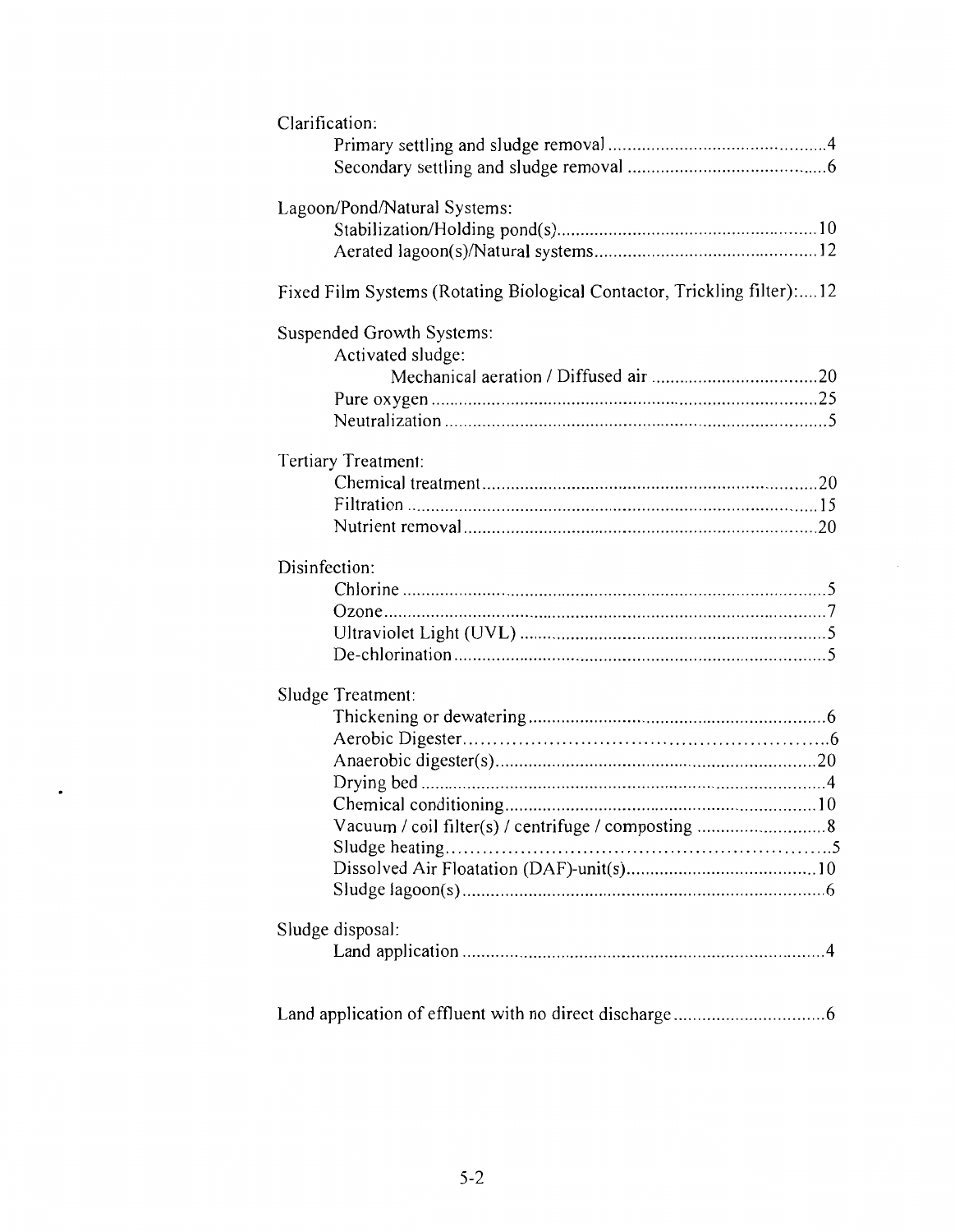### $(C)$ **Classification Change**

Should this revision of this regulation change the classification of a plant to a higher classification, the facility will be allowed two (2) years from the effective date of the revised regulation to allow operator(s) to acquire the higher operator classification. If circumstances warrant and the Department receives a written request so justifying, a classification may be adjusted by the Director to serve the intent of the regulation as long as it assures environmental protection. Permit modifications will be required to effect such a change.

### Reg.3.503 **Classification of Industrial Wastewater Treatment Plants**

A wastewater treatment plant shall be classified as industrial if it is a privately owned wastewater treatment plant for treating liquid wastes, resulting from any process of industry, manufacture, trade or business or the development of any natural resources. A facility shall be classified as "industrial" if no significant part of the wastewater is classified as municipal or domestic wastewater. The distinction between Basic and Advanced Industrial Wastewater Treatment Plants will be classified according to the following:

- $(A)$ Basic Industrial Wastewater Treatment Plants will consist of carwashes. sedimentation, oil and grease separation, pH adjustment, aeration ponds, or similar basic wastewater treatment processes.
- (B) Advanced Industrial Wastewater Treatment Plants will consist of activated sludge, treatment  $\alpha$ f metal finishing wastestreams. sedimentation/clarification with chemicals, dissolved air flotation, or similar advanced wastewater treatment processes.
- $(C)$ If circumstances warrant and the Department receives a written request so justifying, a classification may be adjusted by the Director to serve the intent of the regulation as long as it assures environmental protection. Permit modifications will be required to effect such a change.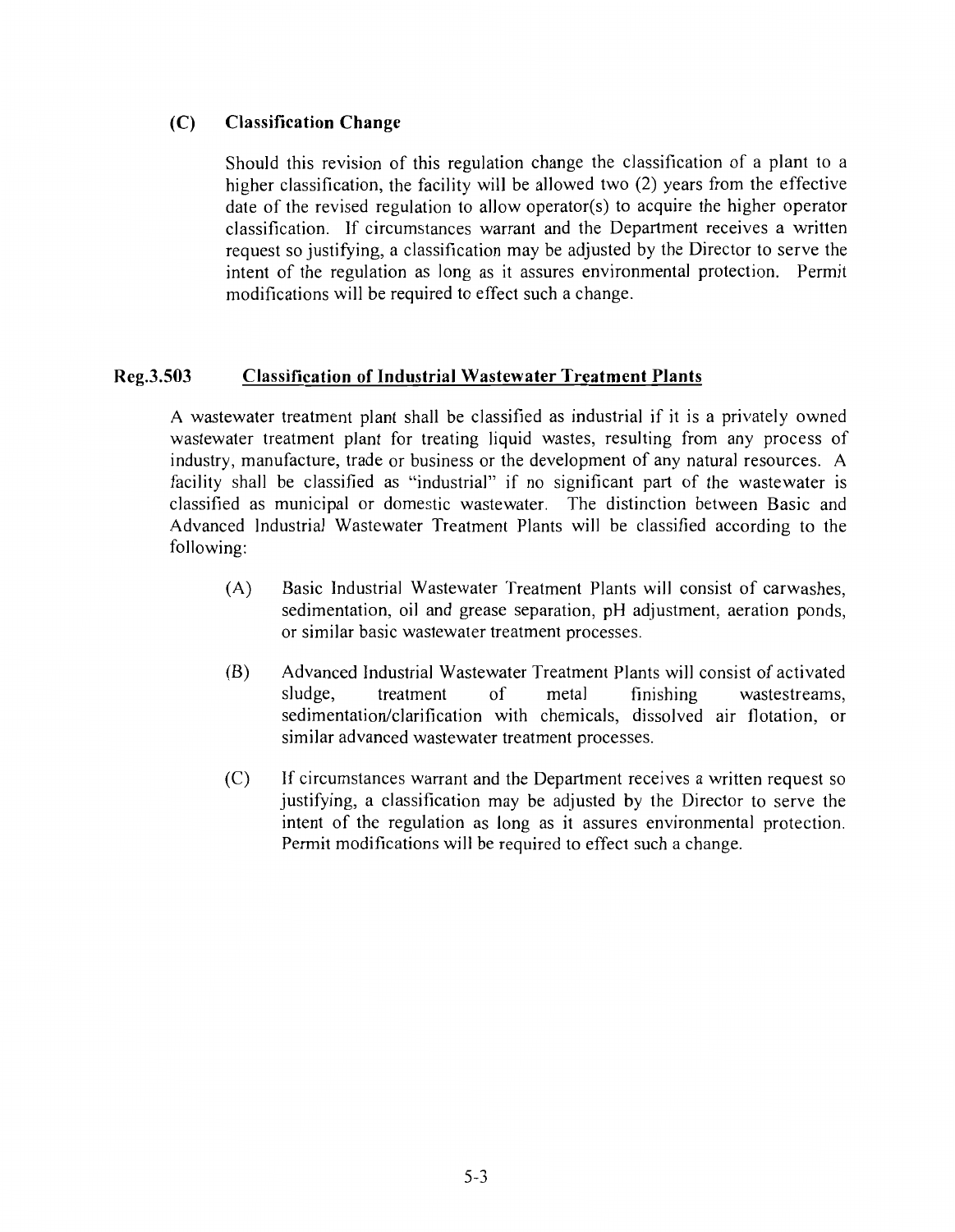### **CHAPTER SIX: ADMINISTRATION**

### Reg.3.601 Administration

The wastewater licensing program shall be administered by the Executive Secretary of the Committee.

### Initial Licensing and Examination:  $(A)$

- Any person desiring to take a license examination for which that person is  $(1)$ eligible must file an examination application with the Executive Secretary of the Committee at the Arkansas Department of Environmental Quality  $(ADEO).$
- A combined examination and licensing fee of \$40.00 must accompany the  $(2)$ examination application. All fees must be paid and an application approved no less than five (5) business days prior to the test date. If an applicant has not taken the examination within sixty (60) days of the requested test date, the \$40.00 fee is not refunded. If an examination must be repeated, an additional \$20.00 examination fee shall be required.
- $(3)$ An application may be denied if the operator has falsified any information required in the exam application.
- $(4)$ A score of seventy percent (70%) or greater will be considered a passing score. Licenses will be awarded to those who obtain a passing score.

(a) Applicants who pass the examination, provided that all other licensing and examination requirements (education, experience, etc.) are met may proceed to the next level of licensing examination without a waiting period.

Applicants who fail to pass the examination may repeat the (b) examination after a three (3) month waiting period.

- $(5)$ **Examination Score Appeals** 
	- $(a)$ To appeal an examination score an operator shall notify the Executive Secretary of the Committee in writing of intent to appeal within thirty (30) days after notification of the examination score.
	- $(b)$ The appellant will be notified in writing within fifteen (15) working days of the date and time the examination may be reviewed with the Executive Secretary at the ADEQ licensing office.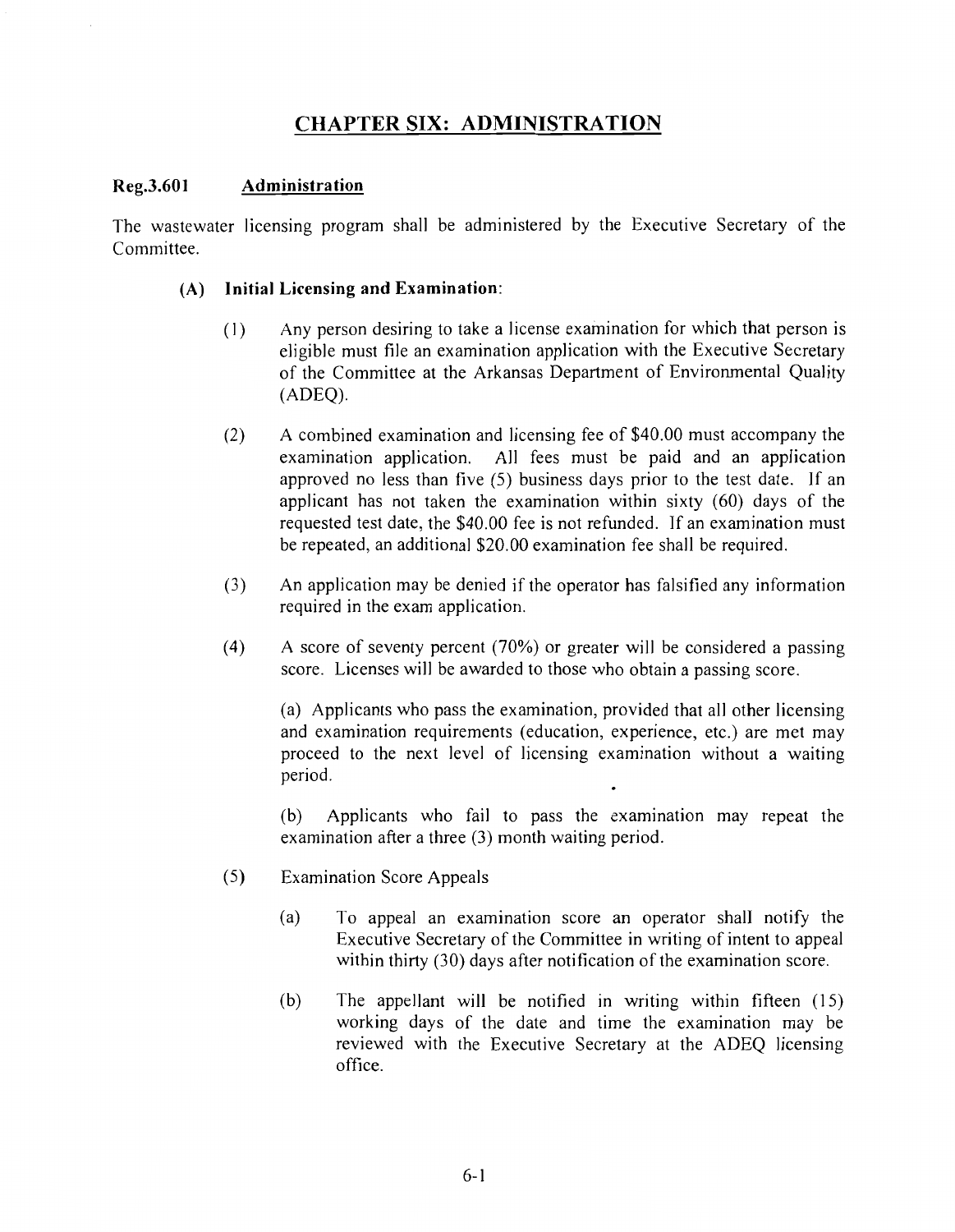If, after the review, the operator's appeal is unsatisfied, the appeal  $(c)$ may be referred to the Committee at the next scheduled meeting.

### (B) License Renewal:

- Renewal period Licenses are valid for two (2) years (July  $1 -$  June 30),  $(1)$ with the renewal period beginning on July 1.
- $(2)$ Renewal Requirements - Licenses may be renewed without examination provided that the training requirements, as set forth in Reg.  $3.403$  (A) (1), are met. An operator with a revoked license will require the approval of the Licensing Committee before any action can be taken.
- An operator whose license(s) is/are in suspension will not be sent a  $(3)$ renewal while in suspension. The operator is responsible for requesting a renewal form at the end of the suspension. All training hours, renewal fees, and late fees will apply to the license(s) at that time.
- $(4)$ Fees – A license renewal fee of \$40.00 must accompany a renewal request to be submitted to the Executive Secretary. A \$10.00 late fee shall be assessed to renewals paid after the due date.
- $(C)$ Implementation of Act 544 of 2007 - In order to implement Act 544 of 2007 and to be synchronized with the Arkansas Drinking Water Operator Licensing program, the following schedule applies with the prorated renewal fees and training requirements:
	- (a) The next renewal period is January 1, 2008 through June 30, 2009. The renewal fee for this eighteen (18) month period will be \$30.00 per license. and a minimum of 18 hours of approved wastewater training, at least 9 direct.
	- (b) The biennial renewal period will begin July 1, 2009 and training requirements are as listed above in Reg. 3.403.
- (D) **Lapsed License** - Any operator in good standing, who allows their license to expire for over one (1) year will be required to take a new examination before license consideration. The class at which the operator shall be re-examined will be at the discretion of the Committee. Any other operators with lapsed licenses due to revocation or suspension will be required to take a new examination, if approved by the License Committee, for license reinstatement.
- $(E)$ Apprentice License - An application for licensure must be submitted to the Executive Secretary with a fee of \$10.00 for an apprentice license.
- $(F)$ **License Reciprocity** - Operators who hold a wastewater license in another state may be granted an Arkansas license based on their current credentials.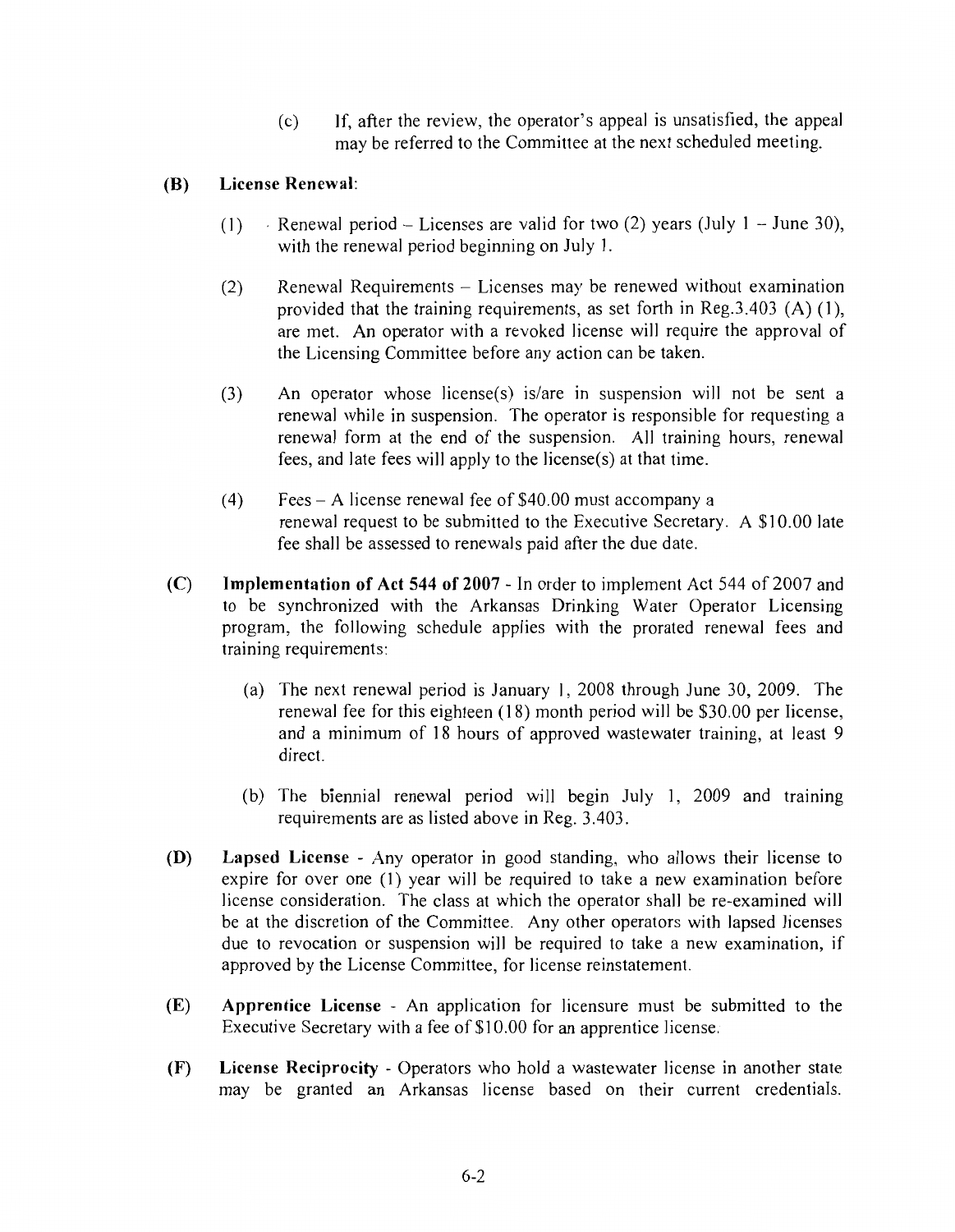Reciprocity may be considered by the Committee on a case-by-case basis. The following minimum requirements must be met before consideration:

- $(1)$ The operator must have sufficient training and experience to qualify for the requested class in accordance with this Regulation.
- $(2)$ The operator must have taken and passed a written examination for the equivalency that was administered by the authority for which reciprocity is requested.
- $(3)$ The operator must be currently licensed by a certification authority that recognizes the State of Arkansas wastewater licensing program.
- $(4)$ A written request for reciprocity with an accompanying \$40.00 research fee must be submitted to the Executive Secretary.

Approved reciprocity licenses may be maintained by renewal as per this Regulation.

#### $(G)$ **Revocation or Suspension of License:**

- $(1)$ The director of the Department of Environmental Quality, upon recommendation from the Licensing Committee, may revoke or suspend the license of an operator should the committee find that the operator:
	- $(a)$ committed fraud in the application for a license or in the performance related to duties under a license;
	- (b) failed to exercise reasonable care, judgment or application of knowledge in the performance of the duties and responsibilities;
	- is incompetent, unable or unwilling to perform the required duties;  $(c)$
	- $(d)$ intentionally caused a violation of the licensing requirements or related law;
	- falsification of state, local or federal water quality related permits  $(e)$ or records; or
	- $(f)$ creating a clear potential threat to public health, safety and /or the environment.

The time and conditions of suspension shall be at the discretion of the Director.

 $(2)$ If the Director determines that a license should be revoked or suspended, a Notice of Revocation or Suspension shall be filed with the Commission and served upon the operator. Service shall be notified by certified mail,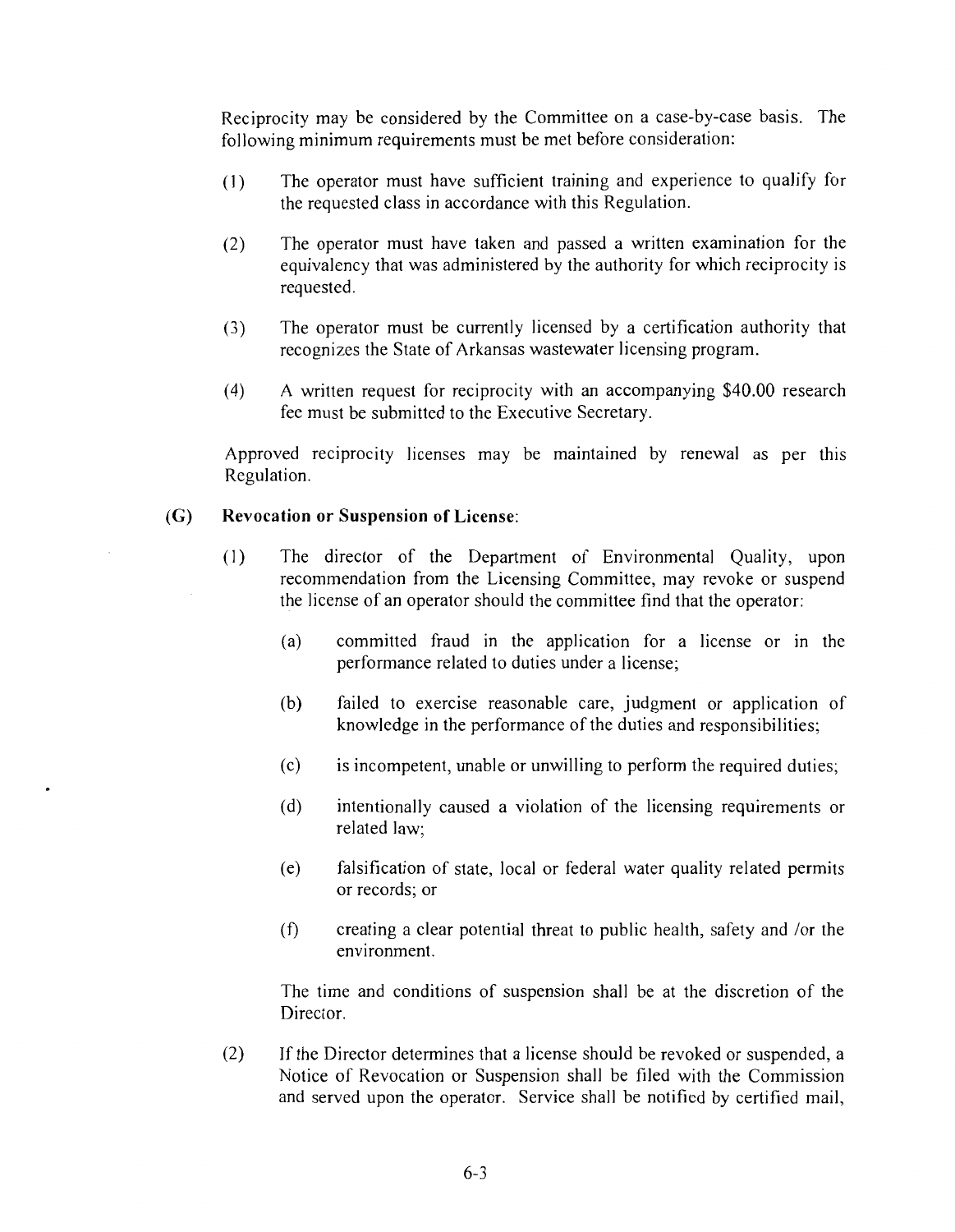with restricted delivery, of a Notice of Suspension or Revocation. A copy of same shall also be sent to the owner of the facility which employs the operator unless the facility is owned by the operator. The operator shall have the right to appeal the Notice and request a hearing. Procedures for the filing and conducting of an appeal shall be governed by Pollution Control & Ecology Commission Regulation Number 8.

 $\bar{\gamma}$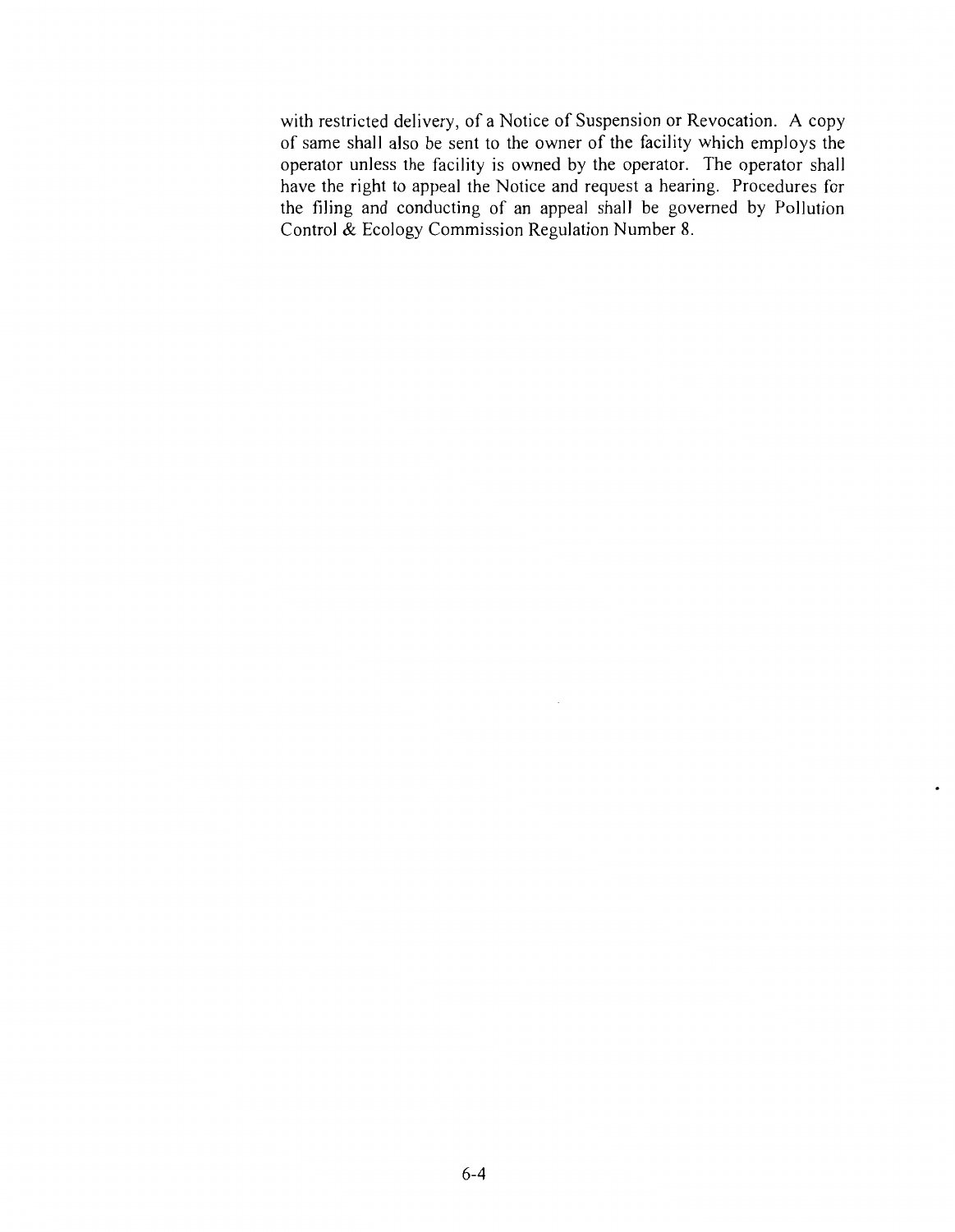### **CHAPTER SEVEN: EFFECTIVE DATE**

### Reg.3.701 **Effective Date**

This Regulation shall be effective ten days after filing with the Secretary of State, the State Library, and the Bureau of Legislative Research.

 $\bullet$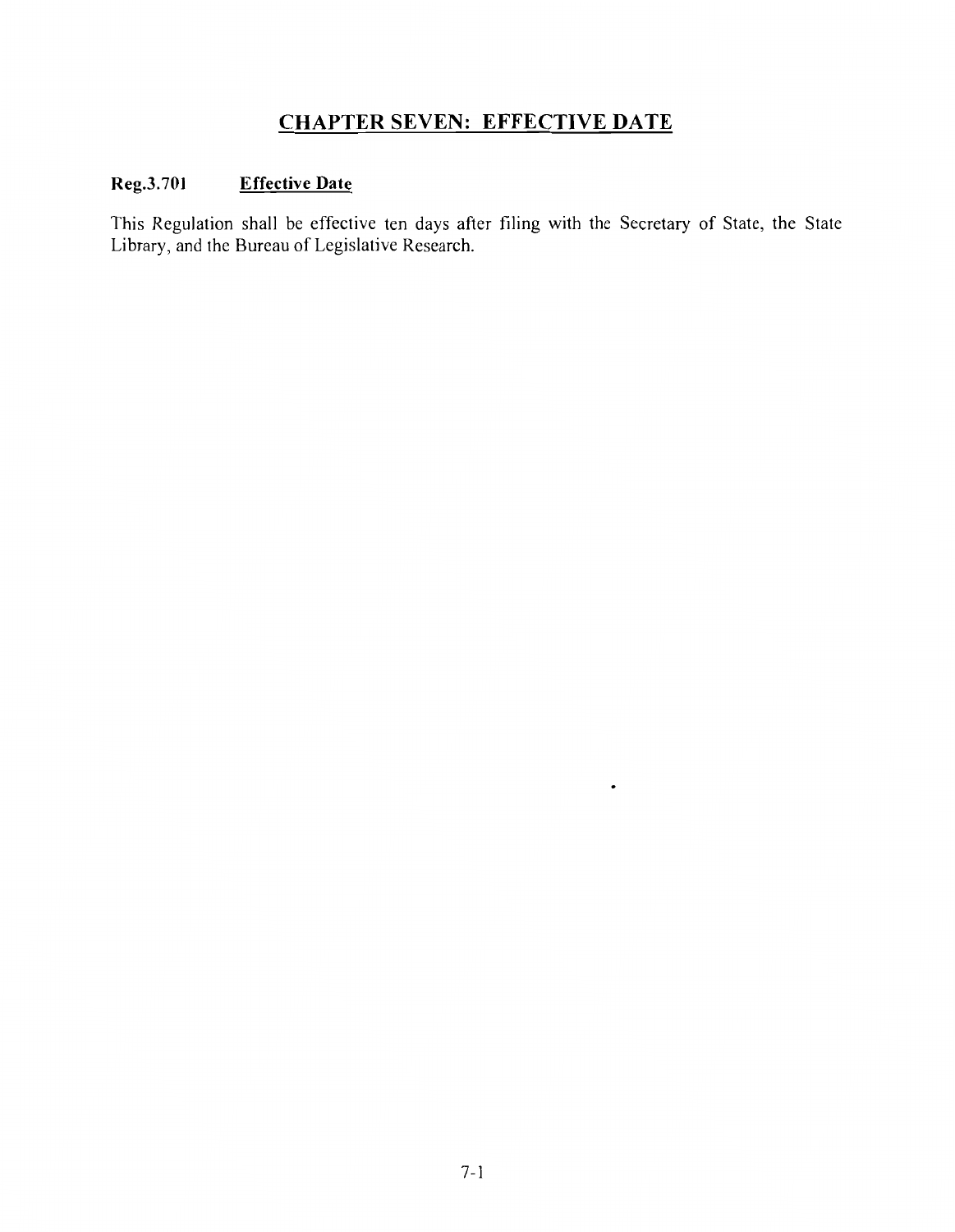| <b>ARKANSAS</b>                                   |                      |                                                                                                                                                                                                                                                                                                                                                                                                                                                                                                                                                                                                                                                                                                                                                                                                                                                                                                                                                                                                                                                            |
|---------------------------------------------------|----------------------|------------------------------------------------------------------------------------------------------------------------------------------------------------------------------------------------------------------------------------------------------------------------------------------------------------------------------------------------------------------------------------------------------------------------------------------------------------------------------------------------------------------------------------------------------------------------------------------------------------------------------------------------------------------------------------------------------------------------------------------------------------------------------------------------------------------------------------------------------------------------------------------------------------------------------------------------------------------------------------------------------------------------------------------------------------|
|                                                   |                      |                                                                                                                                                                                                                                                                                                                                                                                                                                                                                                                                                                                                                                                                                                                                                                                                                                                                                                                                                                                                                                                            |
|                                                   |                      |                                                                                                                                                                                                                                                                                                                                                                                                                                                                                                                                                                                                                                                                                                                                                                                                                                                                                                                                                                                                                                                            |
| Arkansas Department of Environmental Quality      |                      |                                                                                                                                                                                                                                                                                                                                                                                                                                                                                                                                                                                                                                                                                                                                                                                                                                                                                                                                                                                                                                                            |
| Arkansas Pollution Control and Ecology Commission |                      |                                                                                                                                                                                                                                                                                                                                                                                                                                                                                                                                                                                                                                                                                                                                                                                                                                                                                                                                                                                                                                                            |
|                                                   |                      |                                                                                                                                                                                                                                                                                                                                                                                                                                                                                                                                                                                                                                                                                                                                                                                                                                                                                                                                                                                                                                                            |
|                                                   |                      |                                                                                                                                                                                                                                                                                                                                                                                                                                                                                                                                                                                                                                                                                                                                                                                                                                                                                                                                                                                                                                                            |
|                                                   |                      |                                                                                                                                                                                                                                                                                                                                                                                                                                                                                                                                                                                                                                                                                                                                                                                                                                                                                                                                                                                                                                                            |
|                                                   |                      | Date                                                                                                                                                                                                                                                                                                                                                                                                                                                                                                                                                                                                                                                                                                                                                                                                                                                                                                                                                                                                                                                       |
|                                                   |                      | 10/31/07                                                                                                                                                                                                                                                                                                                                                                                                                                                                                                                                                                                                                                                                                                                                                                                                                                                                                                                                                                                                                                                   |
|                                                   |                      | 01/03/08                                                                                                                                                                                                                                                                                                                                                                                                                                                                                                                                                                                                                                                                                                                                                                                                                                                                                                                                                                                                                                                   |
|                                                   |                      | 02/07/08                                                                                                                                                                                                                                                                                                                                                                                                                                                                                                                                                                                                                                                                                                                                                                                                                                                                                                                                                                                                                                                   |
|                                                   |                      | 02/22/08                                                                                                                                                                                                                                                                                                                                                                                                                                                                                                                                                                                                                                                                                                                                                                                                                                                                                                                                                                                                                                                   |
|                                                   |                      |                                                                                                                                                                                                                                                                                                                                                                                                                                                                                                                                                                                                                                                                                                                                                                                                                                                                                                                                                                                                                                                            |
| Electronic Copy of Rule e-mailed from:            |                      |                                                                                                                                                                                                                                                                                                                                                                                                                                                                                                                                                                                                                                                                                                                                                                                                                                                                                                                                                                                                                                                            |
| <b>Contact Person</b>                             | <b>Email Address</b> | Date                                                                                                                                                                                                                                                                                                                                                                                                                                                                                                                                                                                                                                                                                                                                                                                                                                                                                                                                                                                                                                                       |
| Signature<br>Title                                | E-mail Address       |                                                                                                                                                                                                                                                                                                                                                                                                                                                                                                                                                                                                                                                                                                                                                                                                                                                                                                                                                                                                                                                            |
|                                                   |                      | <b>REGISTER</b><br><b>Transmittal Sheet</b><br><b>Charlie Daniels</b><br>Secretary of State<br>State Capitol Room 026<br>Little Rock, Arkansas 72201-1094<br>(501) 682-3527<br>Effective Date __________________________________ Code Number<br>Ewing@adeq.state.ar.us<br>Contact $\frac{\text{Jame Ewing}}{601}$ example $\frac{2}{\sqrt{2}}$ E-mail $\frac{2}{\sqrt{2}}$ example $\frac{2}{\sqrt{2}}$ Phone $\frac{(501)682-0918}{2}$<br>Statutory Authority for Promulgating Rules A. C. A. § 8-1-203(b)(1).<br>Regulation No 3, Licensing of Wastewater Treatment Plant Operators; Docket No 07-011-R; Minute Order No. 08-06<br>Legal Notice Published<br>Final Date for Public Comment<br>Reviewed by Legislative Council<br>Adopted by State Agency<br>Electronic Copy of Rule Provided on disk or CD (per Act 1478 of 2003)<br><b>CERTIFICATION OF AUTHORIZED OFFICER</b><br>I Hereby Certify That The Attached Rules Were Adopted<br>In Compliance with Act 434 of 1967 As Amended.<br>omalley@adeq.state.ar.us<br>Administrative Hearing Officer |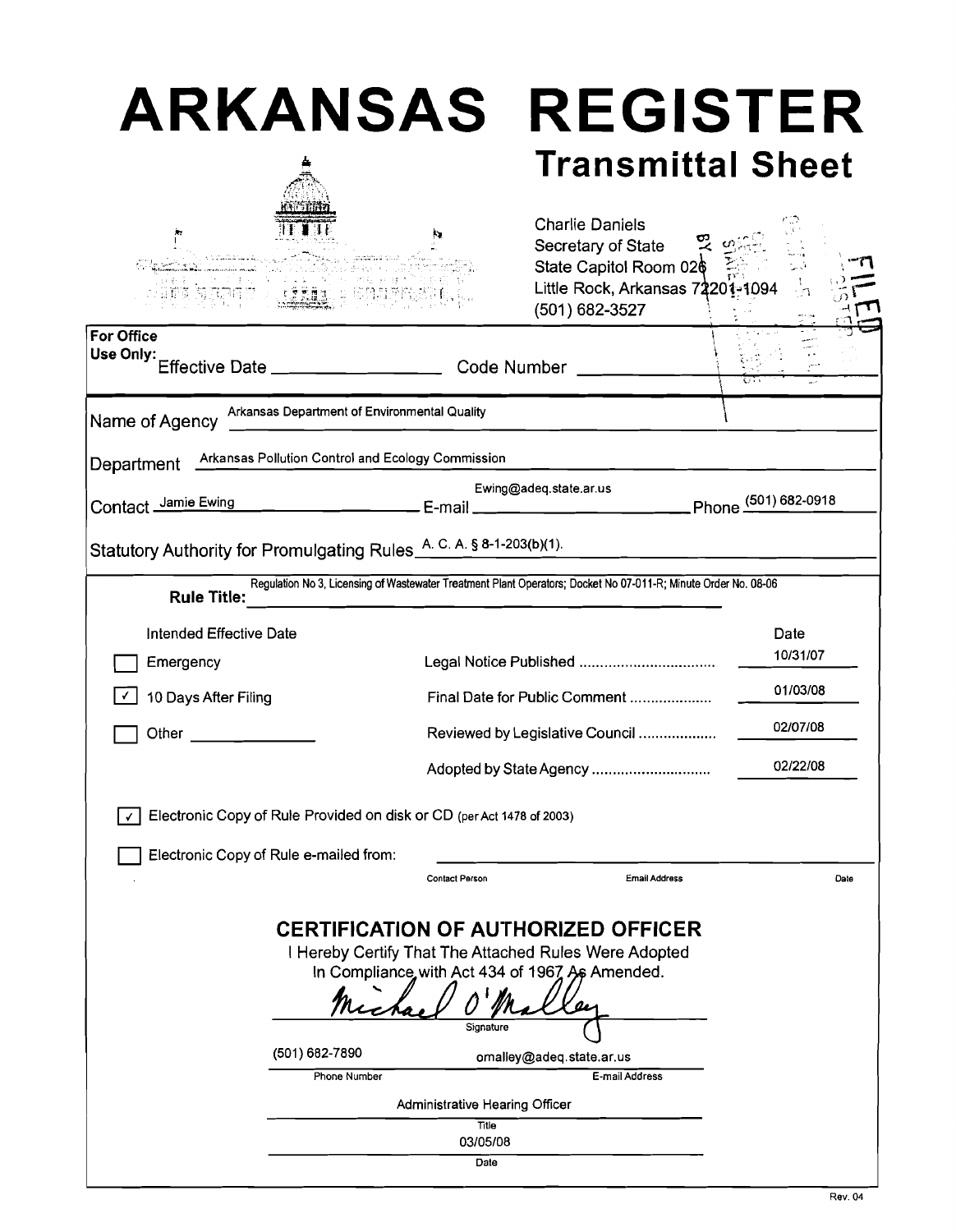### **ARKANSAS POLLUTION CONTROL** & **ECOLOGY COMMISSION**



101 EAST CAPITOL SUITE 205 LITTLE ROCK, ARKANSAS 72201 PHONE: (501) 682-7890 FAX: (501) 682-7891

## **RECEIVED**

March 5, 2008 **MAR 0 5 2008** 

BUREAU OF Ms. Donna Davis **LEGISLATIVE RESEARCH** 

Administrative Rules and Regulations Committee Room 433, State Capitol Building Little Rock, Arkansas 72201

> RE: Regulation No. 3, Licensing of Wastewater Treatment Plant Operators; Docket No. 07-011-R - **FINAL FILING.**

Dear Ms. Davis:

I am enclosing the following for filing with your office:

| 1. | Two (2) hard copies of the amendment to Requiation No. |
|----|--------------------------------------------------------|
|    | 3, Licensing of Wastewater Treatment Plant Operators.  |
| 2. | Two (2) copies of Commission Minute Order No. 08-06.   |
| З. | Two (2) copies of the Financial Impact Statement.      |

Please provide written confirmation of your receipt of these materials by file-marking the enclosed copy of this letter and returning it to me.

Thank you for your assistance in this matter.

Respectfully,

Mechael V Nalley

Michael Or Malley Administrative Hearing Officer

Enclosures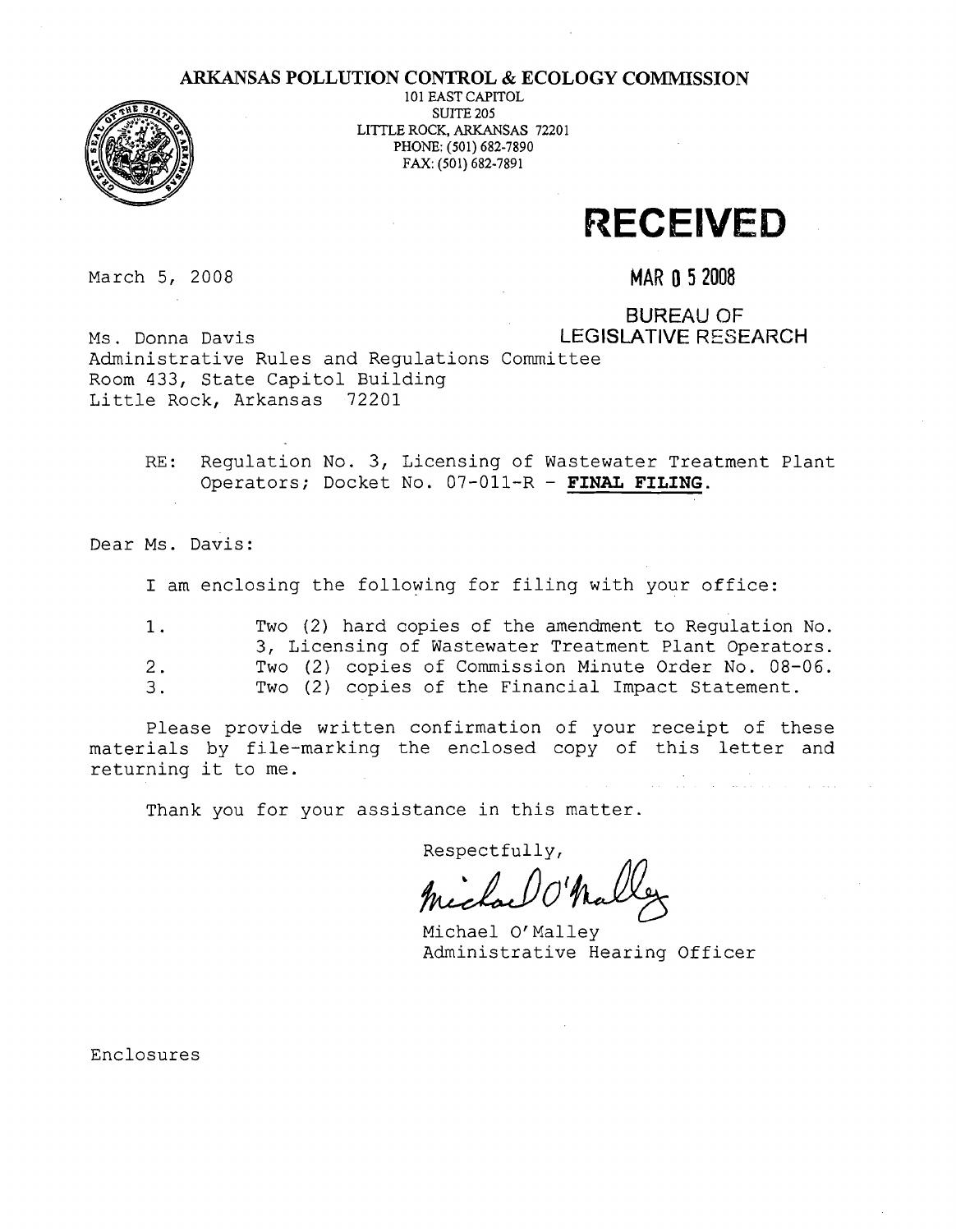## ARKANSAS STATE LIBRARY



Agency Certification Form For Depositing Final Rules and Regulations At the Arkansas State Library

Documents Services . Arkansas State Library One Capitol Mall . Little Rock, AR 72201-1094 501-682-2326 phone; 501-682-1532 FAX

| For Office Use Only                                                                                  |                                                                                                      |                           |  |  |  |  |
|------------------------------------------------------------------------------------------------------|------------------------------------------------------------------------------------------------------|---------------------------|--|--|--|--|
| <b>Effective Date:</b><br><b>Classification Number:</b>                                              |                                                                                                      |                           |  |  |  |  |
| Name of Agency: Arkansas Department of Environmental Quality                                         |                                                                                                      |                           |  |  |  |  |
|                                                                                                      |                                                                                                      |                           |  |  |  |  |
| <b>Contact Person:</b><br>Jamie L. Ewing                                                             |                                                                                                      | Telephone: (501) 682-0918 |  |  |  |  |
|                                                                                                      |                                                                                                      |                           |  |  |  |  |
|                                                                                                      | Statutory Authority for Promulgating Rules: A. C. A. § 8-1-203(b)(1).                                |                           |  |  |  |  |
|                                                                                                      | Title of Rule: Regulation No 3, Licensing of Wastewater Treatment Plant Operators; Docket No 07-011- |                           |  |  |  |  |
| R; Minute Order No. 08-06.                                                                           |                                                                                                      |                           |  |  |  |  |
| <b>Rule Status</b>                                                                                   | <b>Effective Date Status</b>                                                                         | <b>Effective Date</b>     |  |  |  |  |
| <b>New Rule/Regulation</b>                                                                           | <b>Emergency</b>                                                                                     |                           |  |  |  |  |
| <b>Amended Rule/Regulation</b>                                                                       | $\boxtimes$ 10 Days after filing                                                                     |                           |  |  |  |  |
|                                                                                                      |                                                                                                      | March 15, 2008            |  |  |  |  |
| <b>Repealed Rule/Regulation</b>                                                                      | Other                                                                                                |                           |  |  |  |  |
|                                                                                                      |                                                                                                      |                           |  |  |  |  |
| Order                                                                                                | Repealed                                                                                             |                           |  |  |  |  |
|                                                                                                      |                                                                                                      |                           |  |  |  |  |
| <b>Emergency Rule/Regulation</b>                                                                     | <b>Adopted by State Agency</b>                                                                       |                           |  |  |  |  |
|                                                                                                      |                                                                                                      |                           |  |  |  |  |
|                                                                                                      |                                                                                                      |                           |  |  |  |  |
|                                                                                                      | Rule above is proposed and will be replaced by final version                                         |                           |  |  |  |  |
| M                                                                                                    | Financial and/or Fiscal Impact Statement Attached                                                    |                           |  |  |  |  |
|                                                                                                      |                                                                                                      |                           |  |  |  |  |
|                                                                                                      |                                                                                                      |                           |  |  |  |  |
|                                                                                                      |                                                                                                      |                           |  |  |  |  |
| <b>Certification of Authorized Officer</b>                                                           |                                                                                                      |                           |  |  |  |  |
|                                                                                                      |                                                                                                      |                           |  |  |  |  |
| I hereby certify that the attached rules were adopted in compliance with Act 434 of 1967 as amended. |                                                                                                      |                           |  |  |  |  |
| Signature: The<br>Date:<br><b>March 5, 2008</b>                                                      |                                                                                                      |                           |  |  |  |  |
| Title: Administrative Hearing Officer                                                                |                                                                                                      |                           |  |  |  |  |
|                                                                                                      |                                                                                                      |                           |  |  |  |  |
|                                                                                                      |                                                                                                      | 1/14/99                   |  |  |  |  |